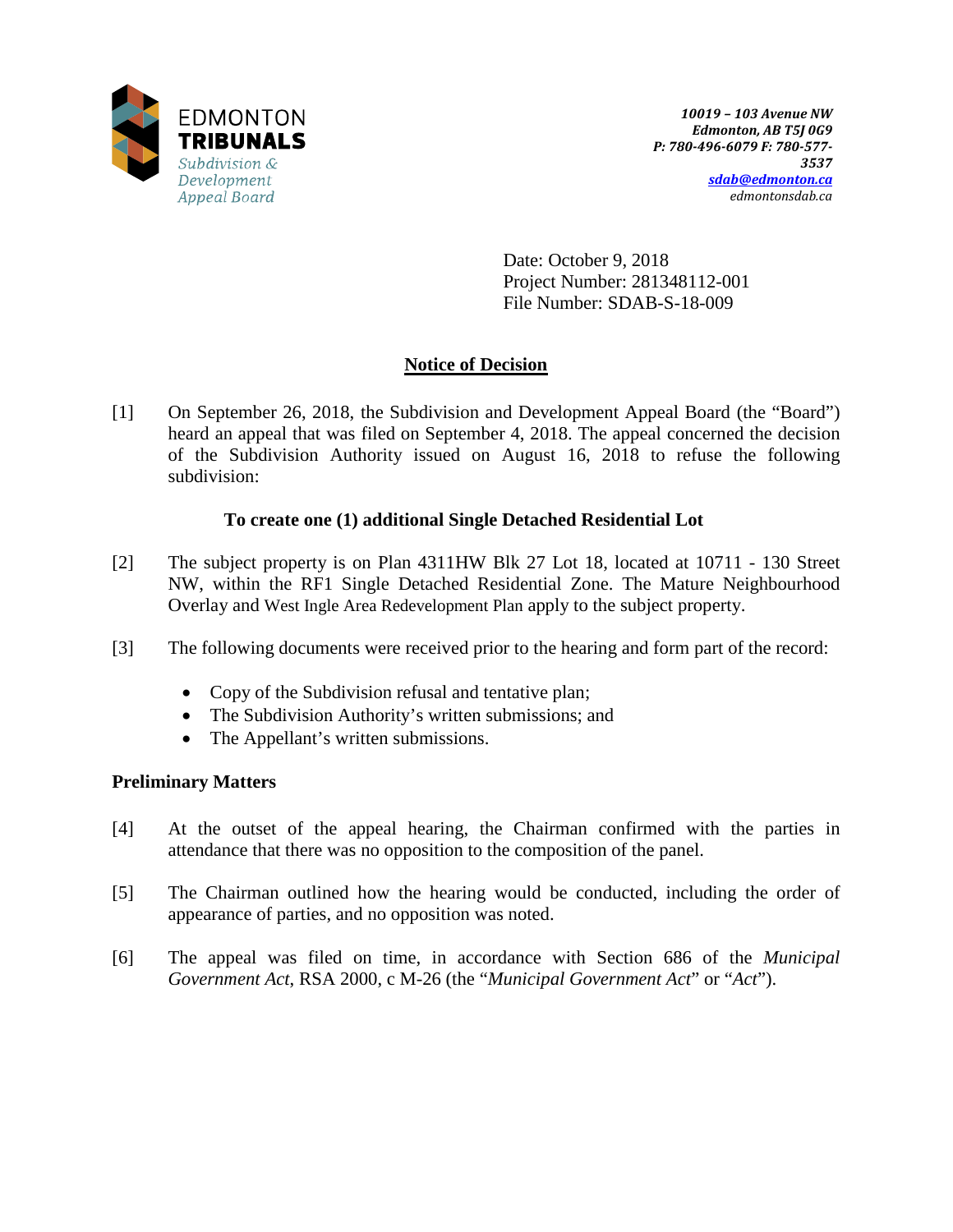### **Summary of Hearing**

- *i) Position of the Appellant, Z. Holt*
- [7] The Appellant acknowledged he does not meet the minimum 7.5 metre site width requirement. He referred to a recent Board decision (SDAB-S-18-001) that allowed a lot two doors down with the exact same dimensions as the subject lot to be subdivided.
- [8] Allowing the subdivision would not negatively impact the ability to build a livable house. The subject lot is 24.6 feet by 140 feet making it only 2.5 percent smaller than if the lot were 25 feet wide. He compared the subject lot to lots in Parkwood and Crestwood which are 25 feet by 120 feet. Because the subject lot is 140 feet in depth, the Appellant's building parcel is significantly larger than these in Parkwood and Crestwood which are allowed to be subdivided.
- [9] He has consulted with an Architect and two builders and is confident that houses can be built without requiring any variances to the regulations contained in the *Edmonton Zoning Bylaw*. He referred the Board to the "Main Floor Plan" he had submitted which clearly shows a house can be built on each of the subdivided lots that meets all of the regulations including all required setbacks and a sizeable back yard. His subdivision application was circulated to all service providers and no objections or concerns were raised.
- [10] The Appellant does not believe there would be any negative impact to the use, enjoyment and value of neighbouring parcel of lands. Allowing this subdivision would have no more of an impact on neighbouring parcels of land than any other infill development within Edmonton if a livable house can be built within the *Edmonton Zoning Bylaw* and Mature Neighbourhood Overlay regulations
- [11] There is a twelve unit walk-up apartment to the south and none of the apartment windows face the subject site. Therefore there is no negative impact on the apartment buildings. The neighbour to his north has provided his support for the proposed subdivision. The neighbour across the street to the west supported the subdivision depending on the actual design of the homes. This neighbour did express concerns regarding parking.
- [12] The apartment building next door has eighteen parking stalls for twelve units and there are an additional two to three street parking spots available. The Appellant's proposed developments would provide at least three on-site parking spots per unit. All parking requirements have been met or exceeded.
- [13] No objections were received from any adjacent property owners as a result of the notification process.
- [14] The prescribed use for this parcel of land is RF1 Single Detached Residential Housing. Subdividing and putting a single detached house on each parcel results in the exact same use of land and supports what the City is trying to achieve with high density housing.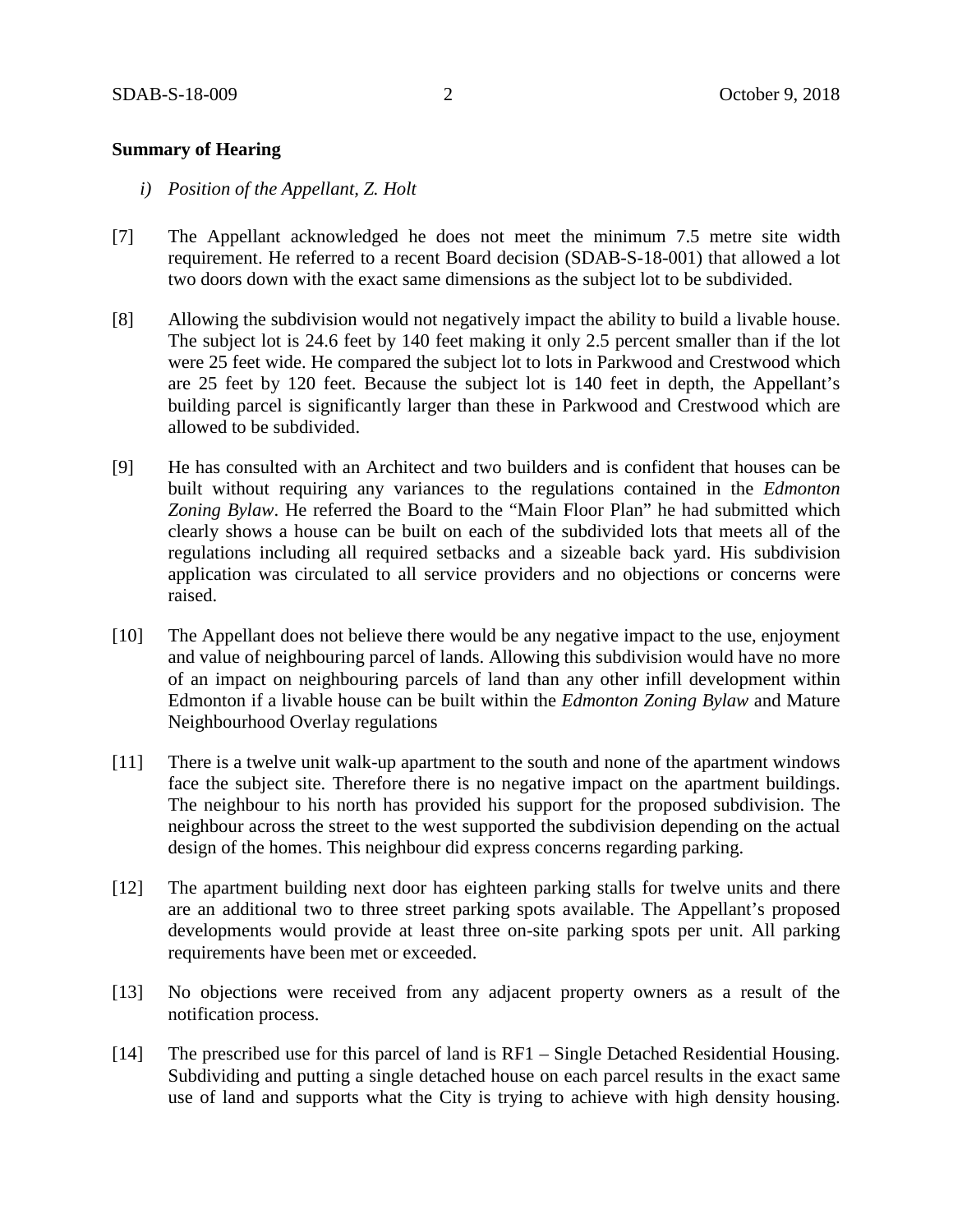There would be no more impact on the neighbourhood than any other infill and two houses would create a lower impact than the existing apartment complex next door as well as the apartment complex across the alley to the east.

### *ii) Position of the Subdivision Authority*

- [15] K. Rutherford and K. Witiw of the Subdivision Authority appeared to answer questions from the Board. They were accompanied by T. Hinse of the City of Edmonton Transportation Department and K. Yeung, a Development Officer.
- [16] Lot sizes within this neighbourhood are typically 7.5 metres in width or greater. The other exception is the lot two doors down which was approved for subdivision by this Board.
- [17] This particular area is zoned (RF1) Single Detached Residential Zone and is identified for single family uses within the West Ingle Area Redevelopment Plan. Infill is not encouraged as much as in the (RF3) Small Scale Infill Development Zone to the east.
- [18] It is not entirely true that no variances would be required at the time of development permit application. A variance would be required to the minimum required site width and the Development Officer has no authority to grant such a variance within the RF1 Single Detached Residential Zone. Any development permit application would ultimately have to come back to the SDAB.

### T. Hinse, City of Edmonton Transportation

[19] Ms. Hinse confirmed that Transportation has no issues with the proposed subdivision. There are no problems with a rear detached garage and no utility conflicts.

### K. Yeung, Development Authority

- [20] Mr. Yeung confirmed that granting the subdivision would automatically mean there would be a deficiency in the minimum required site width required for a Development Permit. The Development Officer does not have the authority to grant the required variance.
- [21] He confirmed that it would be possible to build a home on each site that would meet all other requirements of the Edmonton Zoning Bylaw.

### *iii) Rebuttal of the Appellant*

[22] Infill in all of Westmount is very prominent including within the areas zoned (RF1) Single Detached Residential Zone.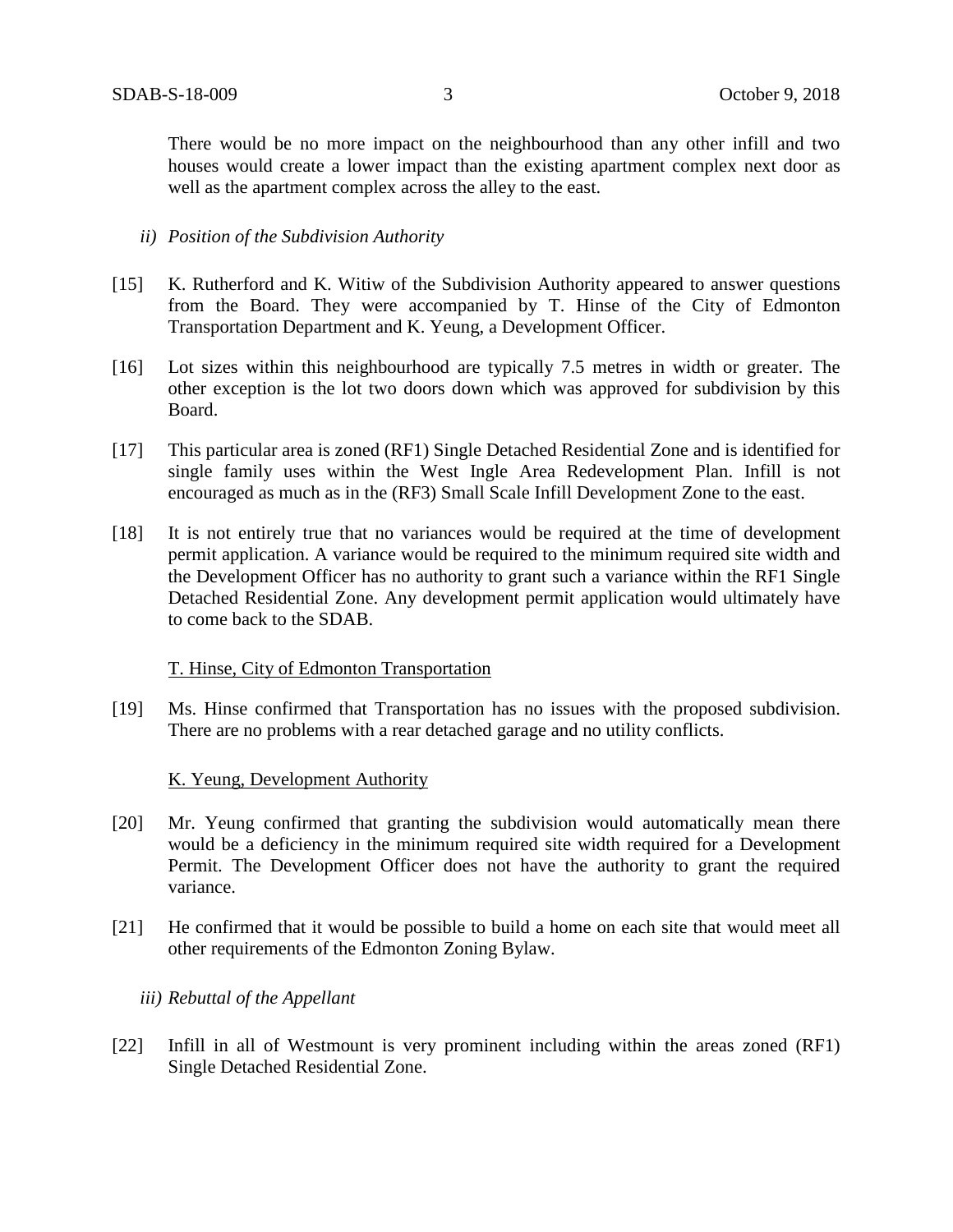- [23] He is aware that he would have to come back to this Board to get a variance to the minimum required site width at the Development Permit stage.
- [24] He has no problems with any of the suggested conditions contained in the Subdivision Authority's written submission.

#### **Decision**

- [25] The appeal is ALLOWED and the decision of the Subdivision Authority is REVOKED. The subdivision is GRANTED as applied for to the Subdivision Authority, subject to the following CONDITIONS and ADVISEMENTS as proposed by the Subdivision Authority:
	- 1. That the owner obtain a permit to demolish the existing dwelling and garage prior to endorsement of the final plan. Demolition permits can be obtained from Development Services located on the 2nd floor of Edmonton Tower at 10111 - 104 Avenue NW; and
	- 2. That the owner pay all outstanding property taxes prior to the endorsement of the plan of survey.

#### Next Steps for Subdivision Approval:

• The next step in the subdivision process is to have a legal instrument prepared (ie. Plan of Survey) in order to register the approved subdivision. The legal instrument is then forwarded to the City for endorsement along with the endorsement fee (\$662.00 - 2018 Fees Schedule) and subsequently released to the applicant for registration at the Land Titles Office.

Transportation:

- There are existing boulevard trees adjacent to the site on 130 Street NW that must be protected during construction. For information about tree protection please refer to the City of Edmonton's web site (Trees and Construction).
- Access for future development must be to the adjacent alley in conformance with the Mature Neighbourhood Overlay Sec. 814.3(17) of the Zoning Bylaw #12800.

Building Site:

• The owner shall ensure that any change in property boundaries does not cause any structures on site to become non-compliant with the Safety Codes Act and Alberta Building Code. Permits may be required for such changes. Please contact 311 for more information.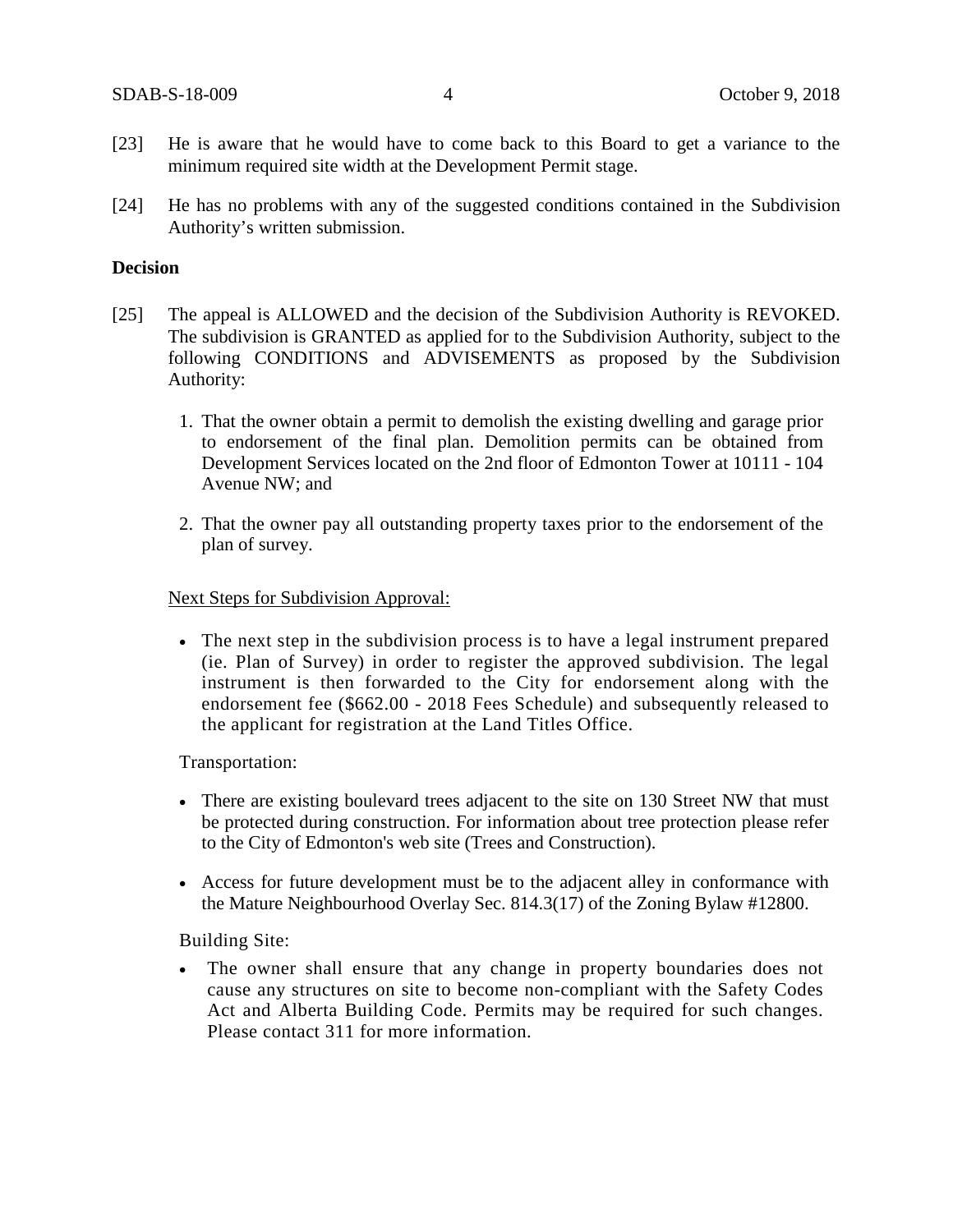Servicing:

- The owner is required to make satisfactory arrangements for, and pay all costs associated with separate servicing to each lot, as well as the modification, relocation and/or removal of existing services. For further information, please contact: EPCOR Distribution & Transmission Inc. (780-412-4000), TELUS Communications (Edmonton) Inc. (Real Estate Division [Rights of Way] 780- 508-2456), ATCO Gas (780-424-5222) and EPCOR Drainage Services (water and sewer servicing 780-496-5444).
- The existing services (water and sanitary) enter the proposed subdivision approximately 3.35 m north of the south property line of Lot 18 off the lane. As per the EPCOR Drainage Services Bylaw and the EPCOR Water Services and Wastewater Treatment Bylaw, these services cannot cross the proposed property line.
- If power service crosses the proposed property line the owner may be required to provide a blanket easement in favour of EPCOR Distribution & Transmission Inc. If required, said easement shall be registered prior to or concurrent with the final plan of survey (contact EPCOR Land Administration Group at 780-412-3252).
- [26] In granting the subdivision, the Board acknowledges the following contravention of the *Edmonton Zoning Bylaw*:
	- a) The minimum required Site Width of 7.5 metres pursuant to section 110.4(1)(b) has not been met as each of the Lots are 7.315 metres in Site Width which is deficient by 0.185 metres per Lot.

#### **Reasons for Decision**

- [27] The Appellant applied for a subdivision to create one additional Single Detached Residential Lot by splitting a current Site into two Lots, each 7.315 metres in Site Width.
- [28] According to the letter of refusal dated August 16, 2018, the Subdivision Authority refused the application because it will result in a Site Width of 7.315 metres for each of the Lots which does not comply with the minimum 7.5 metres required Site Width for the (RF1) Single Detached Residential Zone under section 110.4(1)(b) of the *Bylaw*.
- [29] The Subdivision Authority did not want to approve the subdivision and thereby download a problem to the Development Authority for two reasons. First, they did not wish to create an unnecessary hardship or practical difficulty pursuant to section 11.4 of the *Edmonton Zoning Bylaw*. Second, they noted that Council recently expressly limited the Development Authority's variance authority concerning Site Width in this Zone under section 11.4(1)(c) of the *Bylaw* which states: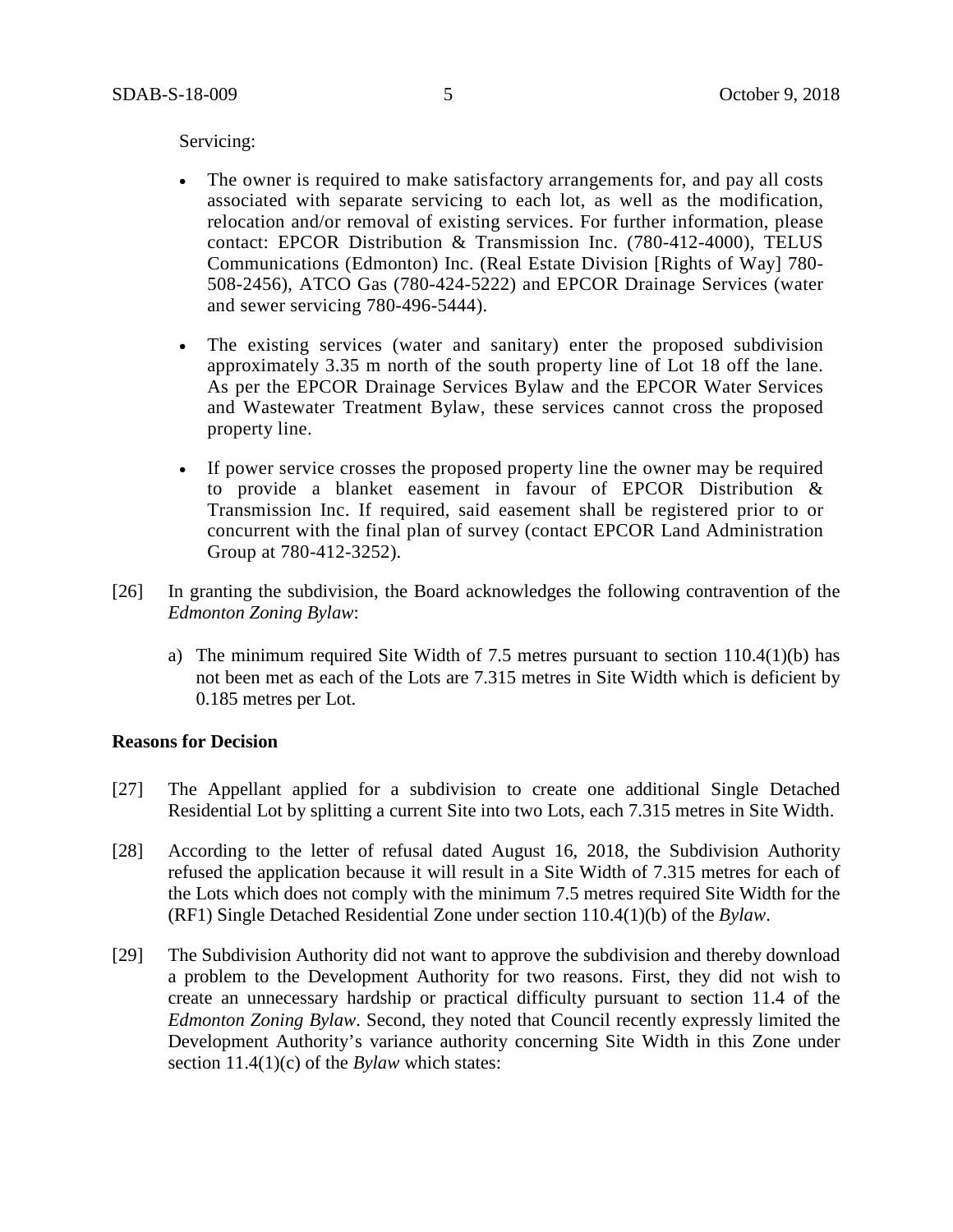On rectangular shaped lots, there shall be no variance from the minimum Site Width, for new Single Detached Housing in the RF1 Single Detached Residential Zone, RF2 Low Density Infill Zone, RF3 Small Scale Infill Development Zone, and RF4 Semi-Detached Residential Zone Zones for all Sites which received subdivision approval after June 12, 2017.

- [30] The Board concurs that section 11.4 of the *Bylaw* limits Development Authority's discretion to grant variances for specific Development Permit Applications. However, the Subdivision Authority and the Board have a different authority. The Board is not obligated to refuse an application for subdivision on this basis.
- [31] The Board's jurisdiction in this appeal comes from section 680(2) of the *Act* which outlines its responsibilities and authority in appeals of refused subdivision applications*.*  It provides:
	- (2) In determining an appeal, the board hearing the appeal
		- (a) must act in accordance with any applicable ALSA regional plan;
		- (a.1) must have regard to any statutory plan;
		- (b) must conform with the uses of land referred to in a land use bylaw;
		- (c) must be consistent with the land use policies;

(d) must have regard to but is not bound by the subdivision and development regulations;

(e) may confirm, revoke or vary the approval or decision or any condition imposed by the subdivision authority or make or substitute an approval, decision or condition of its own;

(f) may, in addition to the other powers it has, exercise the same power as a subdivision authority is permitted to exercise pursuant to this Part or the regulations or bylaws under this Part.

- [32] Per section 680(2)(f), the Board is delegated the same authority that the Subdivision Authority had when making the original decision. This authority is found in section 654 of the *Act* which provides in part:
	- (2) A subdivision authority may approve an application for subdivision approval even though the proposed subdivision does not comply with the land use bylaw if, in its opinion,
		- (a) the proposed subdivision would not
			- (i) unduly interfere with the amenities of the neighbourhood, or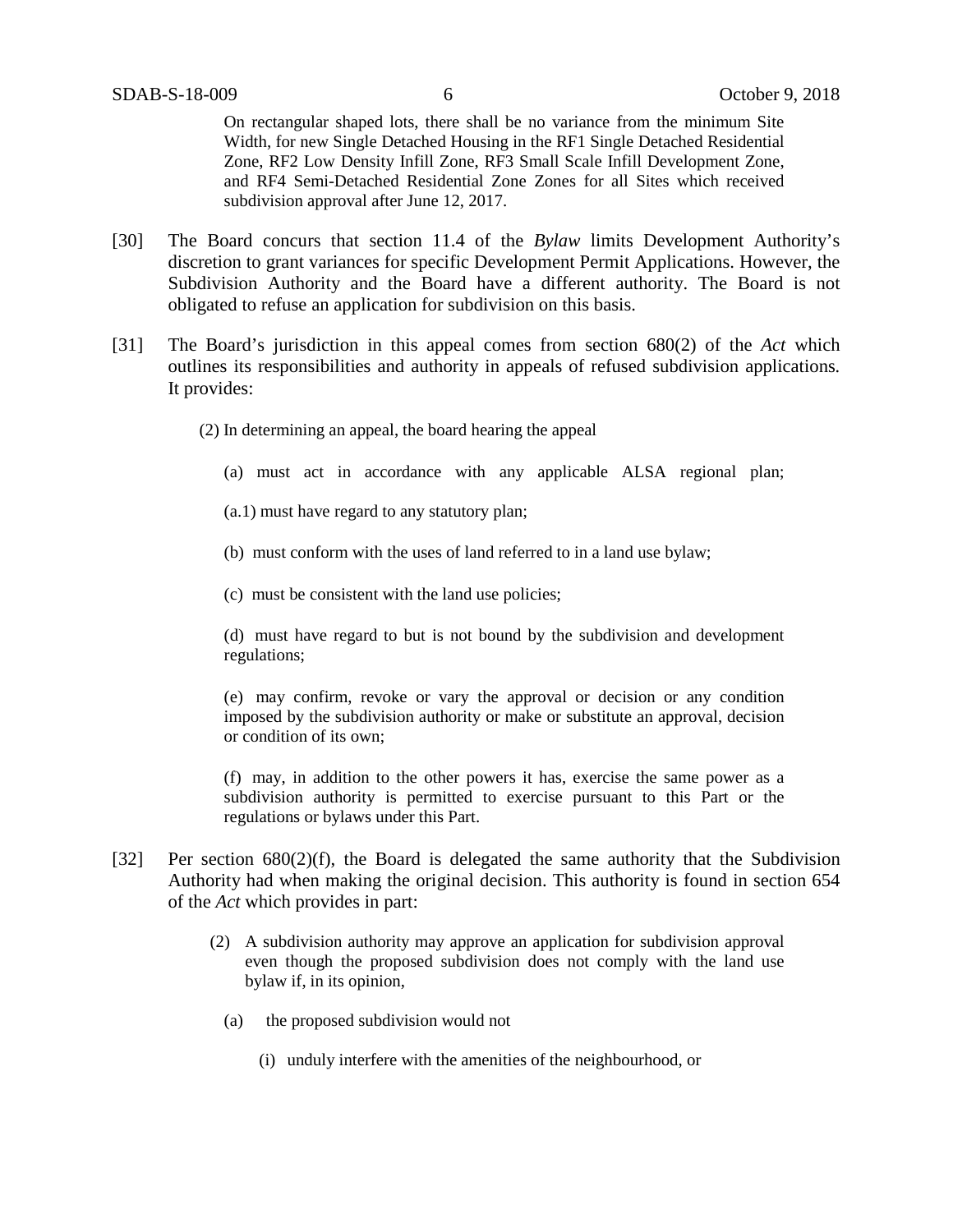(ii) materially interfere with or affect the use, enjoyment or value of neighbouring parcels of land,

and

- (b) the proposed subdivision conforms with the use prescribed for that land in the land use bylaw.
- [33] Based on the submissions of the Appellant and the Subdivision Authority and considering the *Bylaw* and the West Ingle Area Redevelopment Plan, the Board finds that the proposed Use, Single Detached Housing, is not inconsistent with the applicable statutory plan and also that the subdivision conforms with the Uses for land prescribed in sections 110.2 and 110.3 of the *Bylaw*.
- [34] In this case, the Lots created by the proposed subdivision will not comply with the specific development regulation of the *Bylaw* regarding minimum Site Width found in section 110.4(1)(b).
- [35] However, based on the statements and materials submitted by the parties, the Board finds that the creation of two Lots (each deficient by 0.185 metres in Site Width) will not unduly interfere with neighbourhood amenities, nor create a material adverse interference or material impact on the use, enjoyment or value of neighbouring properties and approves it pursuant to section 654(2)(a) of the *Act* for the following reasons:
	- a) While each of the proposed Lots are deficient in Site Width by 0.185 metres, both will exceed the minimum required Site Area for Single Detached Housing of 250.8 square metres by over 60 square metres and also exceed the minimum required Site Depth of 30 metres by 12.69 metres.
	- b) It was acknowledged by both the Subdivision Authority and the Development Officer who attended the hearing that, with the exception of the Site Width development regulation, it was possible to build Single Detached Houses on both of the proposed lots that would comply with every other development regulation in the *Edmonton Zoning Bylaw*.
	- c) The Board notified at least seven adjacent property owners there were no concerns raised or objections registered by any of the adjacent land owners.
- [36] The Board notes that the proposed site is immediately to the north of an Apartment use which renders the increased density caused by this subdivision to effectively become a transition area between Apartment Housing and Single Detached Housing on larger lots.
- [37] In addition to the above, the Board notes that six months ago, this Board in SDAB-S-18- 001 granted an appeal subdividing an identically sized lot two lots to the north of the present subject site. The fact that the Board's previous decision dealt with an identically sized lot in the same block in the same street and within 60 metres is a relevant factor the Board should consider when making this decision.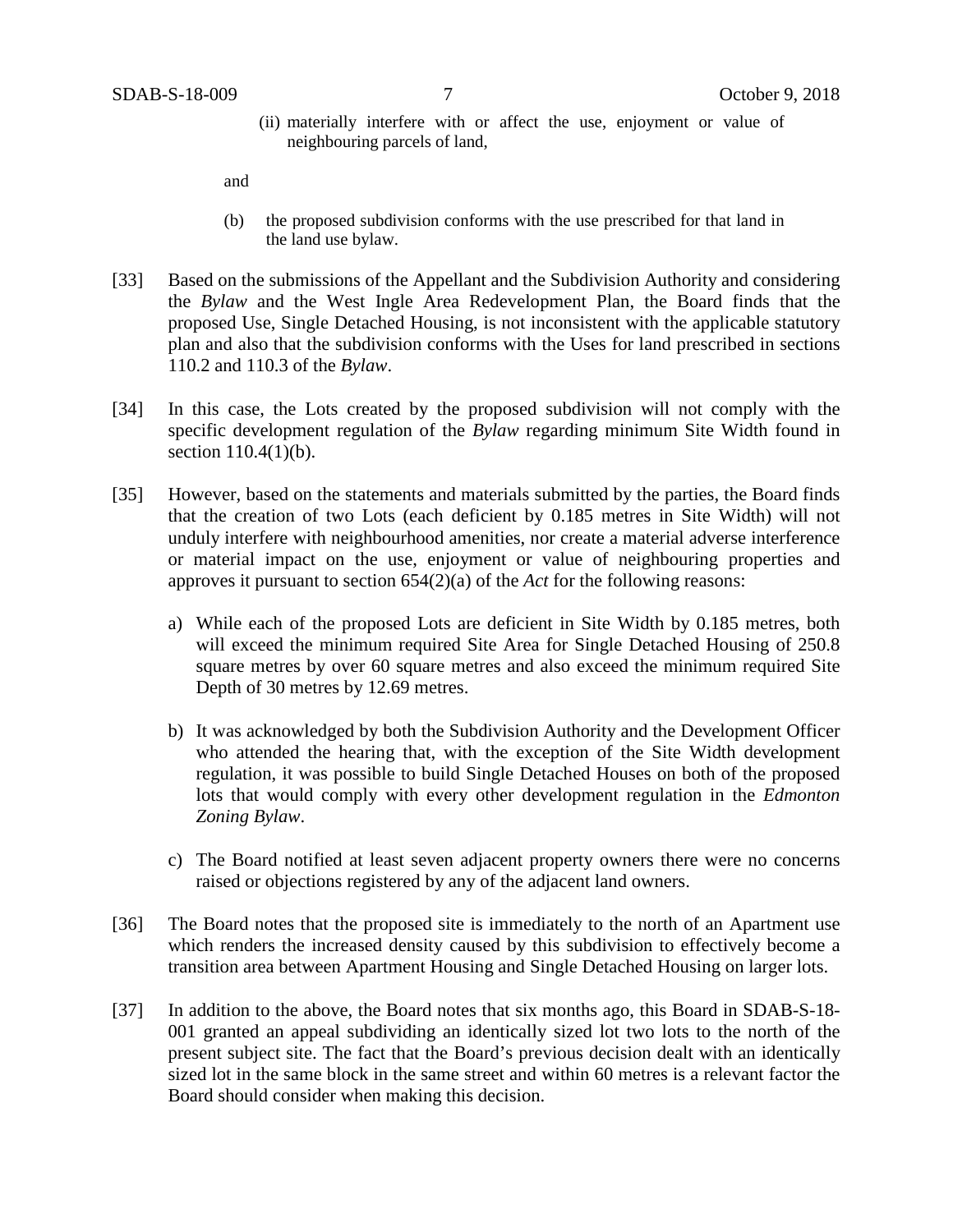[38] The Board acknowledges that it is not bound by any of its previous decisions. That does not mean that the Board should not strive for consistency when issuing its reasons. This was stated by the Alberta Court of Appeal in *McCauley Community League* v. *Edmonton (City),* 2012 ABCA 314 where at Paragraph 5 Justice Cote of the Court of Appeal stated, in speaking about this very Board:

> "That must be so, because a Tribunal must be free to follow precedent even when it is not obliged to. It would be mischievous to oblige a Tribunal to shut its eyes to its own previous decisions, policies and interpretations. One of the very reasons to create specialized tribunals is to build up expertise, experience and policies and promote consistency and predictability"

- [39] It would seem manifestly unfair for this Board to allow the subdivision of one lot two doors away from the present lot and refuse the subdivision of the subject lot when it is identical in dimensions and on the same street and in the same block. To promote consistency and predictability per the above Court of Appeal decision, the Board has decided to grant this appeal.
- [40] The Board concludes that the proposed subdivision, despite noncompliance with minimum Site Width required in the *Bylaw*, will not unduly interfere with the amenities of the neighbourhood, nor materially interfere with or affect the use, enjoyment or value of neighbouring parcels of land pursuant to section 654(2) of the *Act* and allows the appeal.
- [41] The Subdivision has been approved subject to the conditions provided by the Subdivision Authority and reviewed by the Appellant. The Appellant expressed no objections to any of the conditions.

Mr. I. Wachowicz, Chairman Subdivision and Development Appeal Board

Board members in attendance: Mr. R. Hobson, Mr. J. Kindrake, Mr. C. Buyze

c.c. City of Edmonton, Subdivision Authority – B. McDowell / K. Witiw / K. Rutherford City of Edmonton, Development Authority – K. Yeung City of Edmonton, Transportation – T. Hinse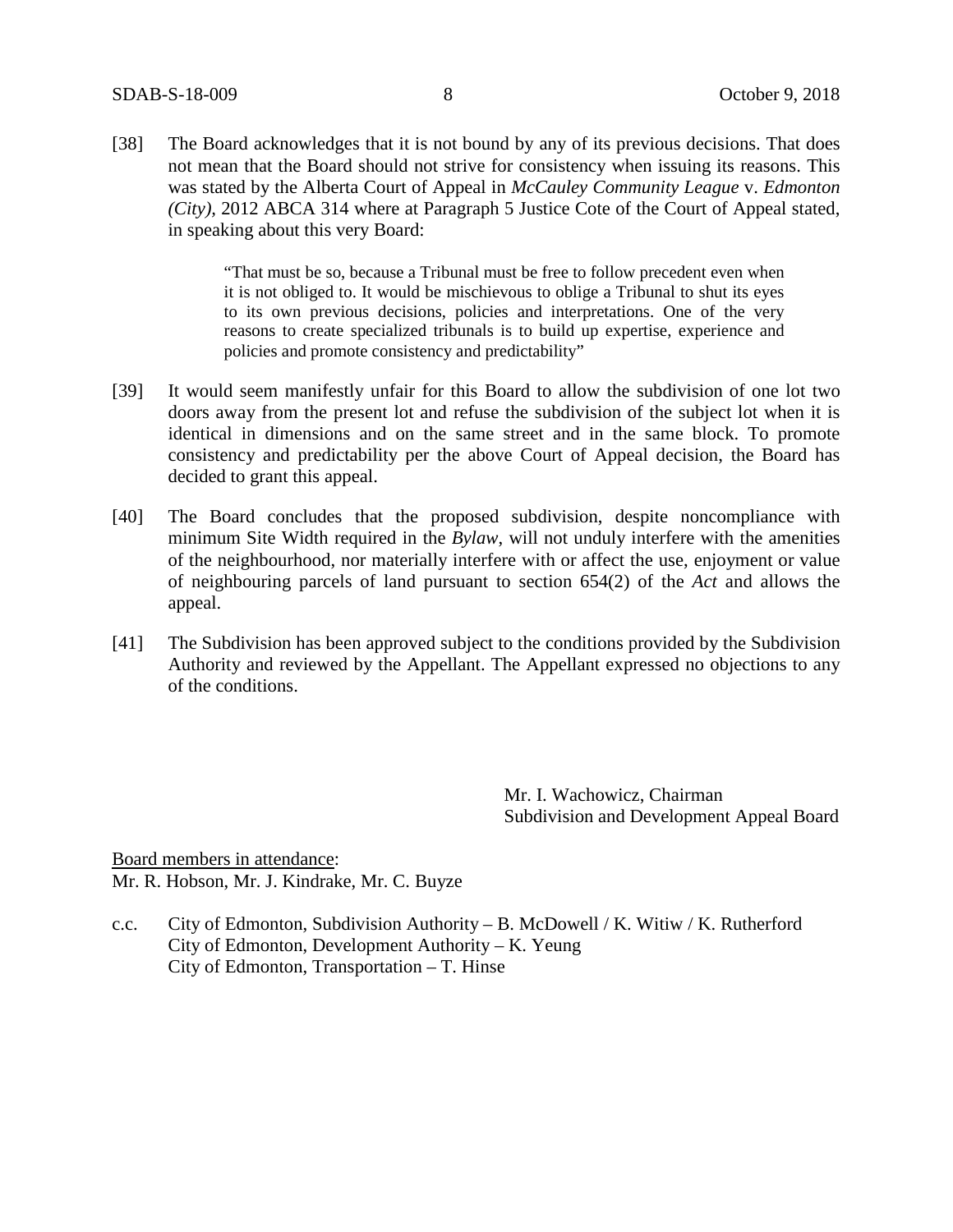### **Important Information for the Applicant/Appellant**

1. This decision may be appealed to the Alberta Court of Appeal on a question of law or jurisdiction under Section 688 of the *Municipal Government Act*, RSA 2000, c M-26. If the Subdivision and Development Appeal Board is served with notice of an application for leave to appeal its decision, such notice shall operate to suspend this decision.

*NOTE: The City of Edmonton does not conduct independent environmental checks of land within the City. If you are concerned about the stability of this property for any purpose, you should conduct your own tests and reviews. The City of Edmonton, when issuing a development permit, makes no representations and offers no warranties as to the suitability of the property for any purpose or as to the presence or absence of any environmental contaminants on the property.*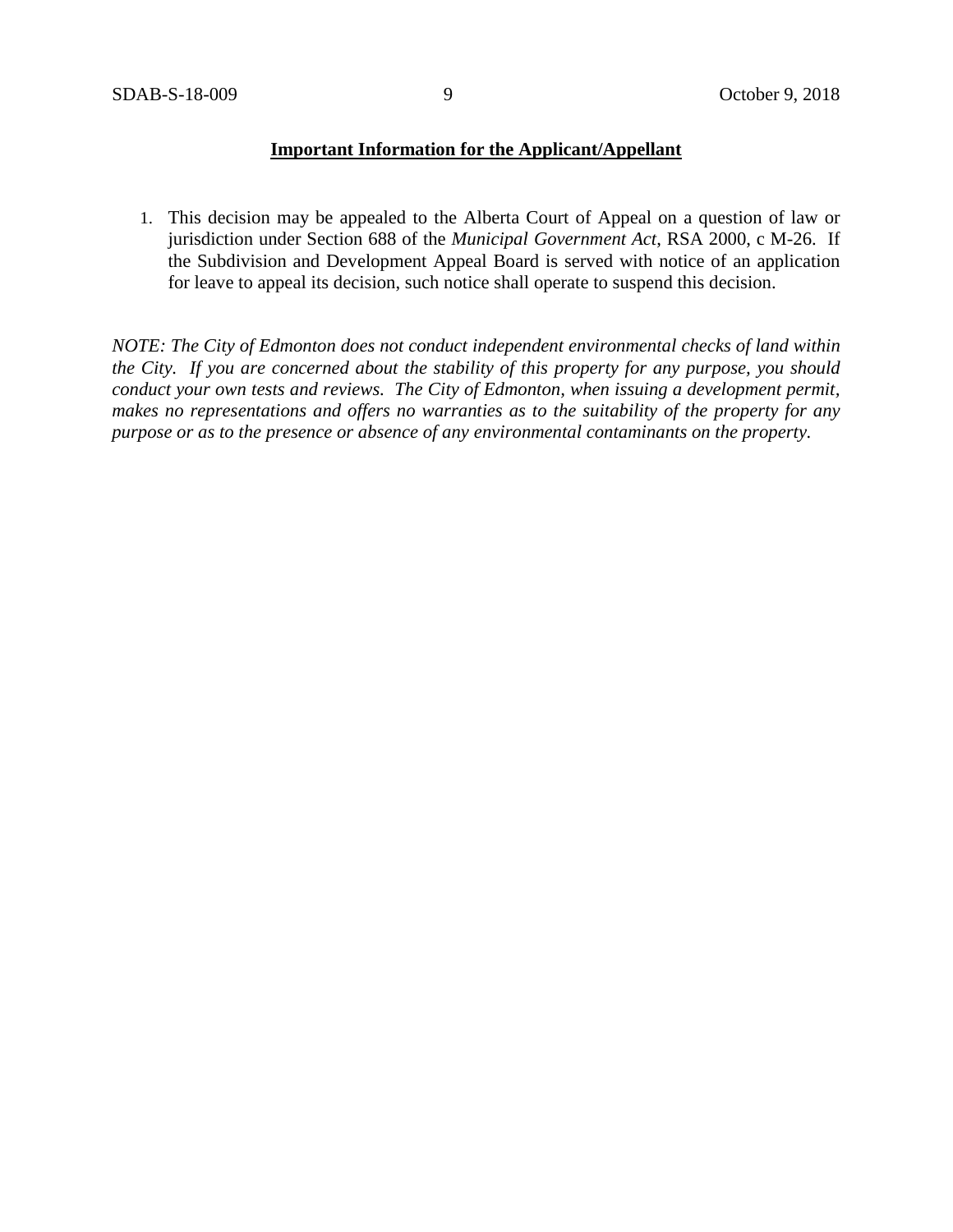

Date: October 9, 2018 Project Number: 286180748-001 File Number: SDAB-D-18-155

## **Notice of Decision**

[1] On September 26, 2018, the Subdivision and Development Appeal Board (the "Board") heard an appeal that was filed on September 4, 2018. The appeal concerned the decision of the Development Authority, issued on August 24, 2018 to refuse the following development:

### **To change the use from General Retail (India Bazaar) to Cannabis Retail Sales**

- [2] The subject property is on Condo Common Area (Plan 1025138), located at 4512 118 Avenue NW, within the CB1 Low Intensity Business Zone. The Main Streets Overlay and Secondhand Stores and Pawn Stores Overlay apply to the subject property.
- [3] The following documents were received prior to the hearing and form part of the record:
	- Copy of the Development Permit application with attachments, proposed plans, and the refused Development Permit;
	- The Development Officer's written submissions; and
	- The Appellant's written submissions.

## **Preliminary Matters**

- [4] At the outset of the appeal hearing, the Chairman confirmed with the parties in attendance that there was no opposition to the composition of the panel.
- [5] The Chairman outlined how the hearing would be conducted, including the order of appearance of parties, and no opposition was noted.
- [6] The appeal was filed on time, in accordance with Section 686 of the *Municipal Government Act*, RSA 2000, c M-26 (the "*Municipal Government Act*").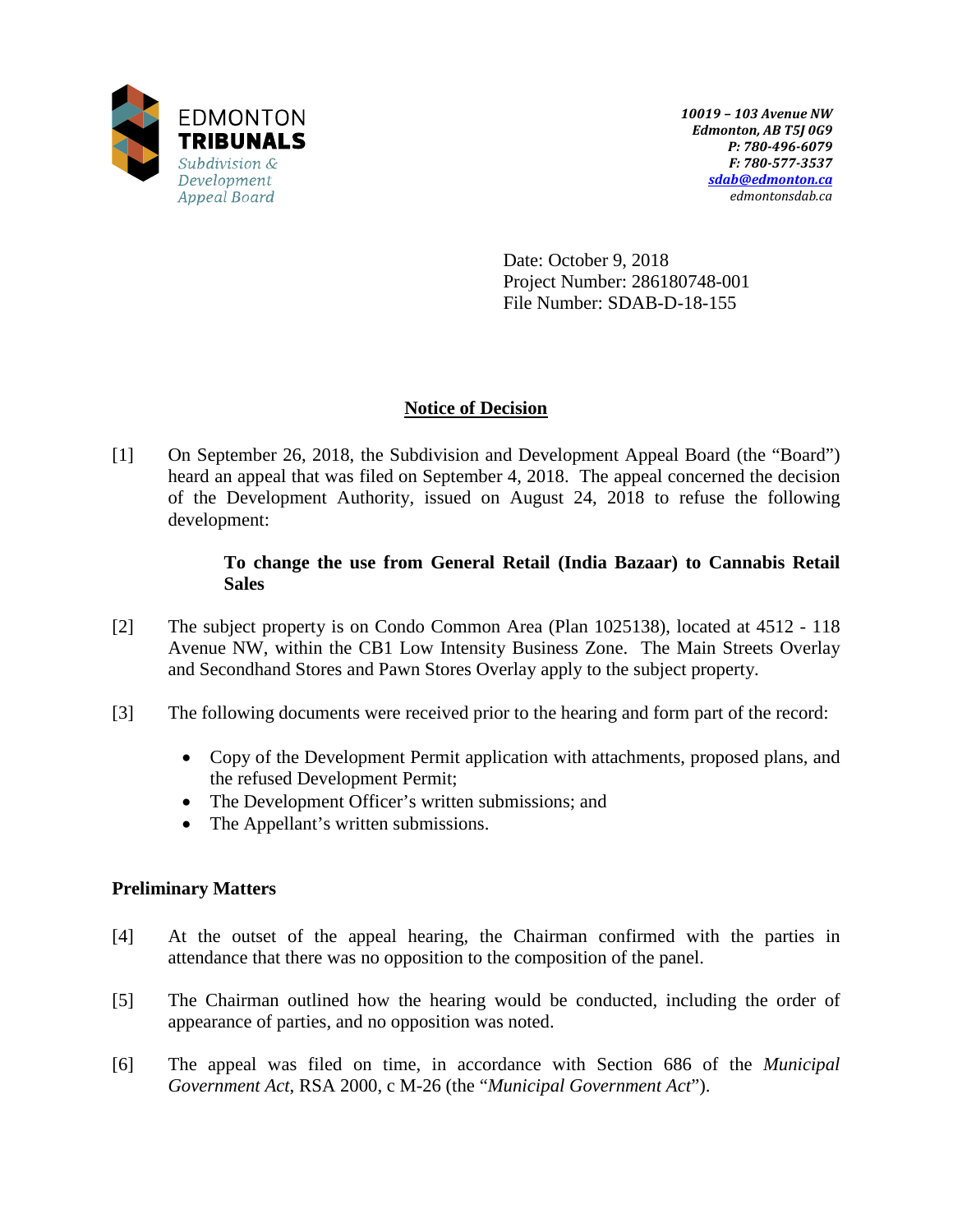### **Summary of Hearing**

- *i) Position of the Appellant, Mr. Fitton and Legal Counsel, Ms. J. Agrios, Q.C., Kennedy Agrios LLP:*
- [7] The CEO of Hey Bud Cannabis has experience as a liquor retailer. Mr. Fitton built and operates 18 hospitality venues in the City and is experienced in the sale of a regulated product. The company plans to open a number of Cannabis Retail stores at several other locations that have already been approved.
- [8] A conceptual rendering of the retail space was referenced to illustrate that the proposed development will be a high quality retail establishment. Strict security measurements that exceed the AGLC requirements will be implemented. Anyone entering the store who appears to be under 40 years of age will be asked for identification.
- [9] The subject site is located on 118 Avenue in a CB1 Low Intensity Business Zone. Cannabis Retail Sales is a Permitted Use in this zone. Photographs were referenced to illustrate that the site is located on a commercial strip that is setback from the front property line abutting 118 Avenue and the parking lot is located in front of the building. There is a liquor store, a smoking paraphernalia shop, a pawn shop and a number of empty lots in the vicinity of the site.
- [10] The Development Officer refused the proposed development because it does not comply with the minimum setback from a site being used for public or private education, pursuant to section 70(2) of the *Edmonton Zoning Bylaw*. The Development Officer noted that the required setback for Cannabis Retail Sales from a site being used for public or private education is 200 metres, and in this case, the proposed setback is 173 metres, leaving a deficiency of 27 metres.
- [11] A City of Edmonton map was referenced to illustrate that the subject site is located on the boundary of the minimum required setback radius. The lot located immediately west of the subject site qualifies as a Cannabis Retail Sales Use site.
- [12] The public or private education use referenced by the Development Officer is Fresh Start Partners for Youth ("Partners for Youth"), an outreach program offered by Edmonton Catholic Schools ("ECSD").
- [13] The Edmonton Public School Board and Edmonton Catholic School Board provided a list of all schools to Development and Zoning Services and the sites were then plotted onto a map in order to calculate the separation distances.
- [14] According to the ECSD website, Fresh Start programs, including Partners for Youth offer "A less formal, less structured environment than traditional schools. There are no "classes", teachers do not give formal lessons, and there are no bells. Courses are delivered using self-based format (modules). The individualized self-based programs at our Centres allow students to begin where they left off, and progress at their own rate".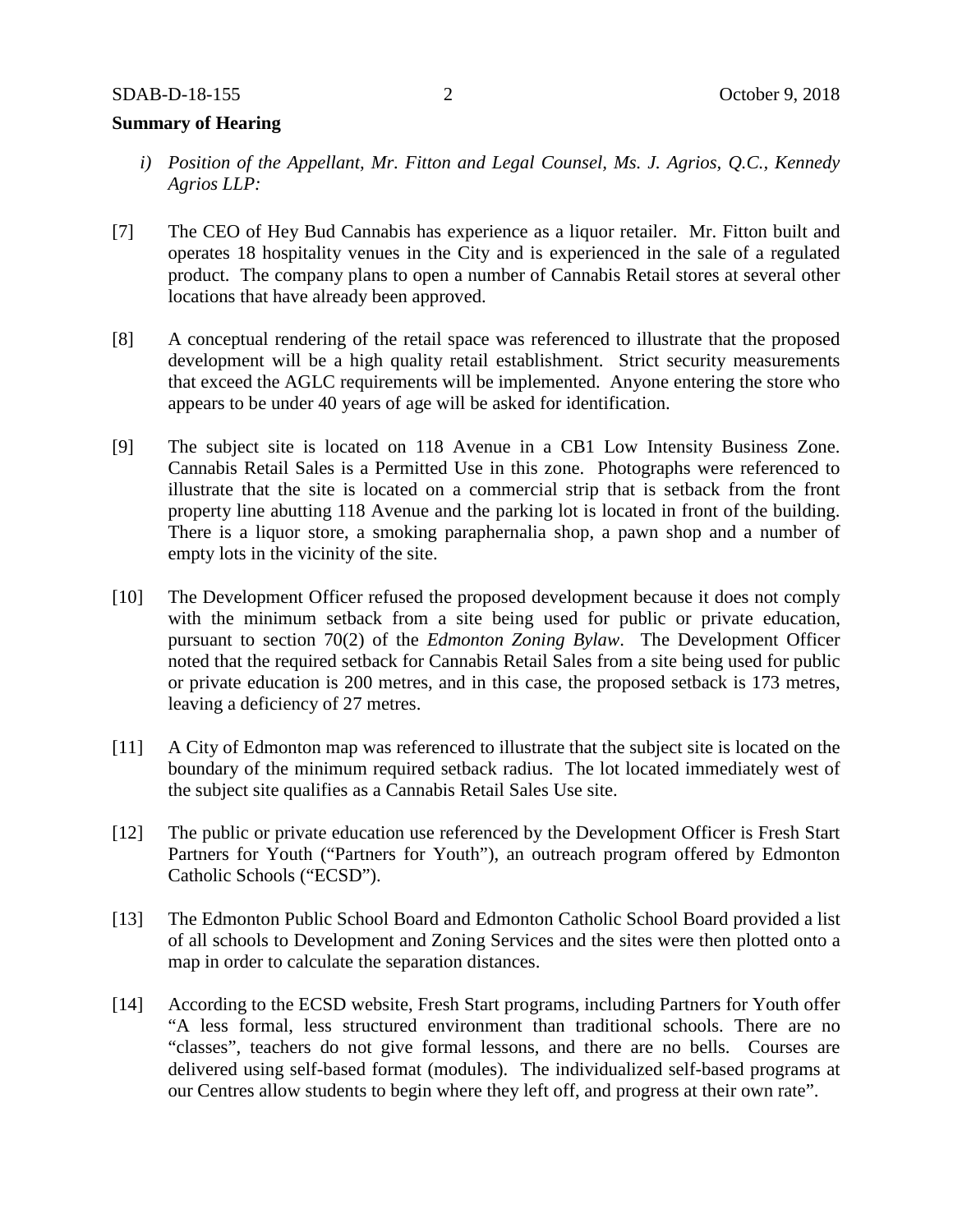- [15] The site is zoned CB1, and pursuant to section 330.2(3) of the *Edmonton Zoning Bylaw*, Cannabis Retail Sales is a permitted use in the CB1 Zone.
- [16] Public Education Services (section 7.8(11)) and Private Education Services (section 7.8(9)) are their own use classes. Neither of these use classes is included as either a Permitted or a Discretionary use in the CB2 General Business Zone.
- [17] The Public Education Services use class is a "development which is publicly supported or subsidized involving public assembly for educational training or instruction purposes" and includes "public and separate schools, community colleges, universities, and technical and vocational schools, and their administrative offices".
- [18] The Development Officer has not been able to locate a development permit for Partners for Youth. Partners for Youth cannot have a development permit for either Public Education Services or Private Education Services as neither is a Permitted nor Discretionary Use in the CB2 Zone. If Partners for Youth was considered to be a Public or Private Education use, it would not fall within either the Permitted or Discretionary uses for the CB2 Zone and the Development Officer would not have had the jurisdiction to approve its development permit. In allowing Partners for Youth to operate in the CB2 Zone, where Public Education use is neither a Permitted nor a Discretionary use, the development authority has represented that Partners for Youth's activities do not constitute public or private education for the purposes of the *Edmonton Zoning Bylaw*.
- [19] Given that the development authority has permitted Partners for Youth to operate in the CB2 Zone, it is inconsistent and unfair for it to refuse the Appellant's application for a Permitted Use on the basis that it does not meet the minimum required separation distance from the Partners for Youth site. The separation requirement set out in section 70(2)(a) should only apply insofar as the public education use is located in a zone which permits that use and for a use that has a development permit for Public Education Services and Private Education Services.
- [20] The Development Officer has not been able to locate a development permit for Partners for Youth. Unless it can be established that it was operating in the 1960s when a development permit was not required, it is an illegal use operating from this site. Partners for Youth could not obtain a development permit because it is neither a Permitted nor Discretionary use in the CB2 Zone.
- [21] A recent decision of the Board, SDAB-D-18-142, dated September 18, 2018 was referenced because it dealt with a similar appeal. Paragraph [44] of that decision states:

The Board finds that it would be manifestly unfair to refuse a development permit application for a Permitted Use because it did not meet the minimum required separation distance from an existing development that looks like a public education service but is operating under a permit for a Professional, Financial and Office Support Services Use. If it is a public education use, then it is operating without a valid development permit and in a zone where that use is neither a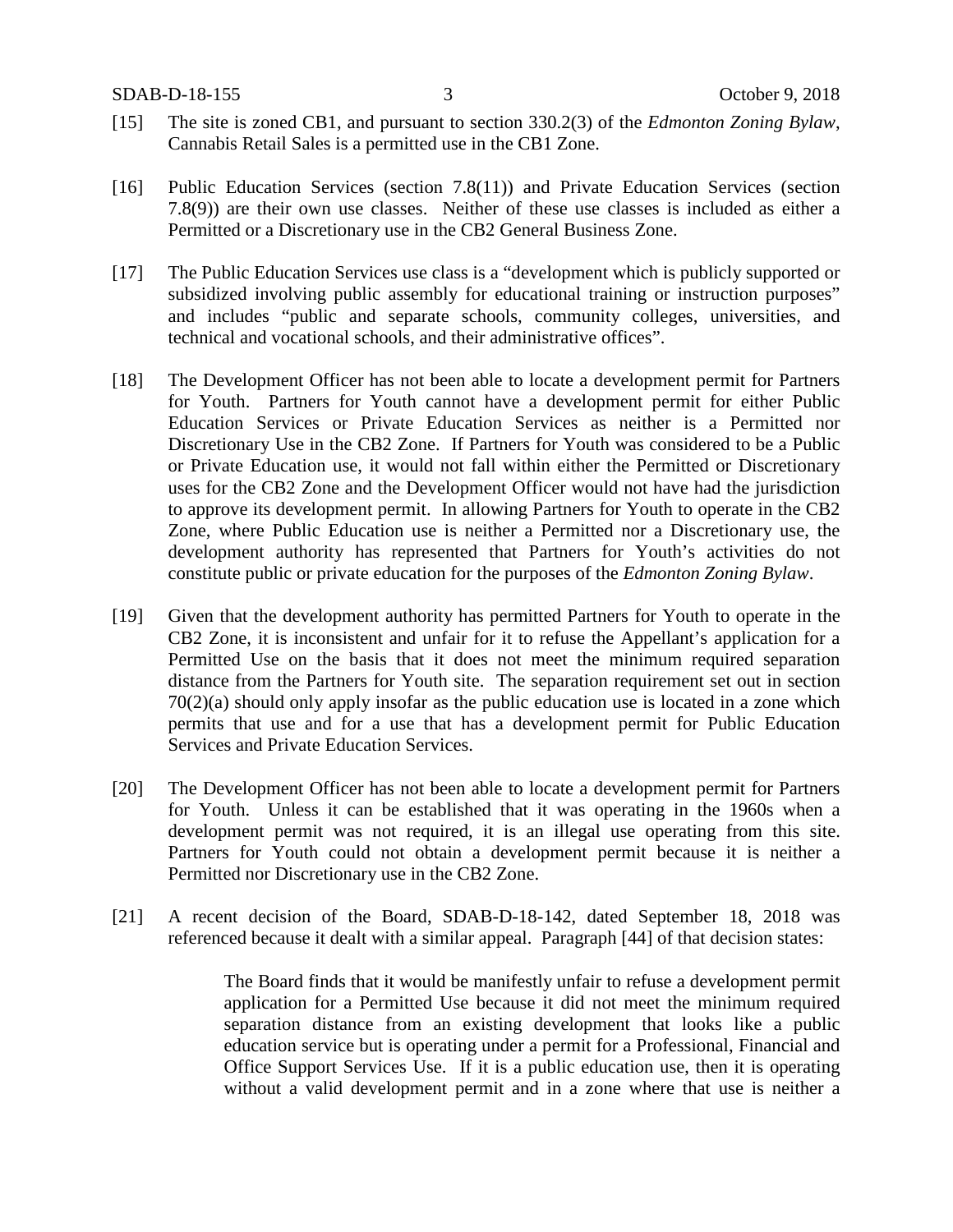Permitted nor Discretionary Use. The Board finds that the requirements of section 70.2(a) only apply insofar as the public education service in question has a valid development permit for that Use. The existence of the Learning Store does not trigger the application of section 70.2(a).

- [22] The circumstances in this appeal are more extreme because Partners for Youth is operating without a development permit. An offensively illegal use is preventing a Permitted Use from locating on a site where it is allowed but for the setback requirements.
- [23] If the Board finds that Partners for Youth is not a Public or Private Education Service, as defined in section 7.8 of the *Edmonton Zoning Bylaw*, then the proposed development is a Permitted Use without variances.
- [24] In the alternative, if the Board finds that the setback requirement in section  $70(2)(a)$  does apply, a variance should be granted pursuant to section 687(3) of the *Municipal Government A*ct for the following reasons:
	- a) The subject site is located on the edge of the setback requirement. A Cannabis Retail Sales Use would be approved on the immediately adjacent lot to the west and a lot located south of 118 Avenue.
	- b) The entrance to the proposed development is setback from the streetscape, such that it is not visible from the Partners for Youth site, which serves to increase the physical separation between the two sites.
	- c) Numerous photographs were reviewed to illustrate that the proposed development is characteristic of other retail businesses in the vicinity, which include a liquor store (located closer to the Partners for Youth site), a pawn shop and a smoking paraphernalia shop.
	- d) No objections have been raised by community members in response to the Appellant's plan to locate a Cannabis Retail Sales store at this Site.
	- e) The Site complies with the minimum setback requirement from a school set out in section 105(3) of the *Gaming, Liquor and Cannabis Regulation*, Alta. Reg. 143/1996, because the exterior wall of the premises located on the Site are greater than 100 metres from the boundary of the parcel of land containing Partners for Youth.
- [25] The proposed development will not unduly interfere with the amenities of the neighbourhood, nor will it materially interfere with or affect the use, enjoyment or value of neighbouring parcels of land, if a variance is granted.
- [26] Ms. Agrios provided the following information in response to questions from the Board:
	- a) It was her opinion that estoppel does not apply in this situation. In this situation, it appears that Partners for Youth is operating illegally without a valid development permit and at most might be a non-conforming use if it could be established that it began operating prior to 1977. Prior to 1977 when the Planning Act was enacted, there were some uses that did not require a development permit. However, even if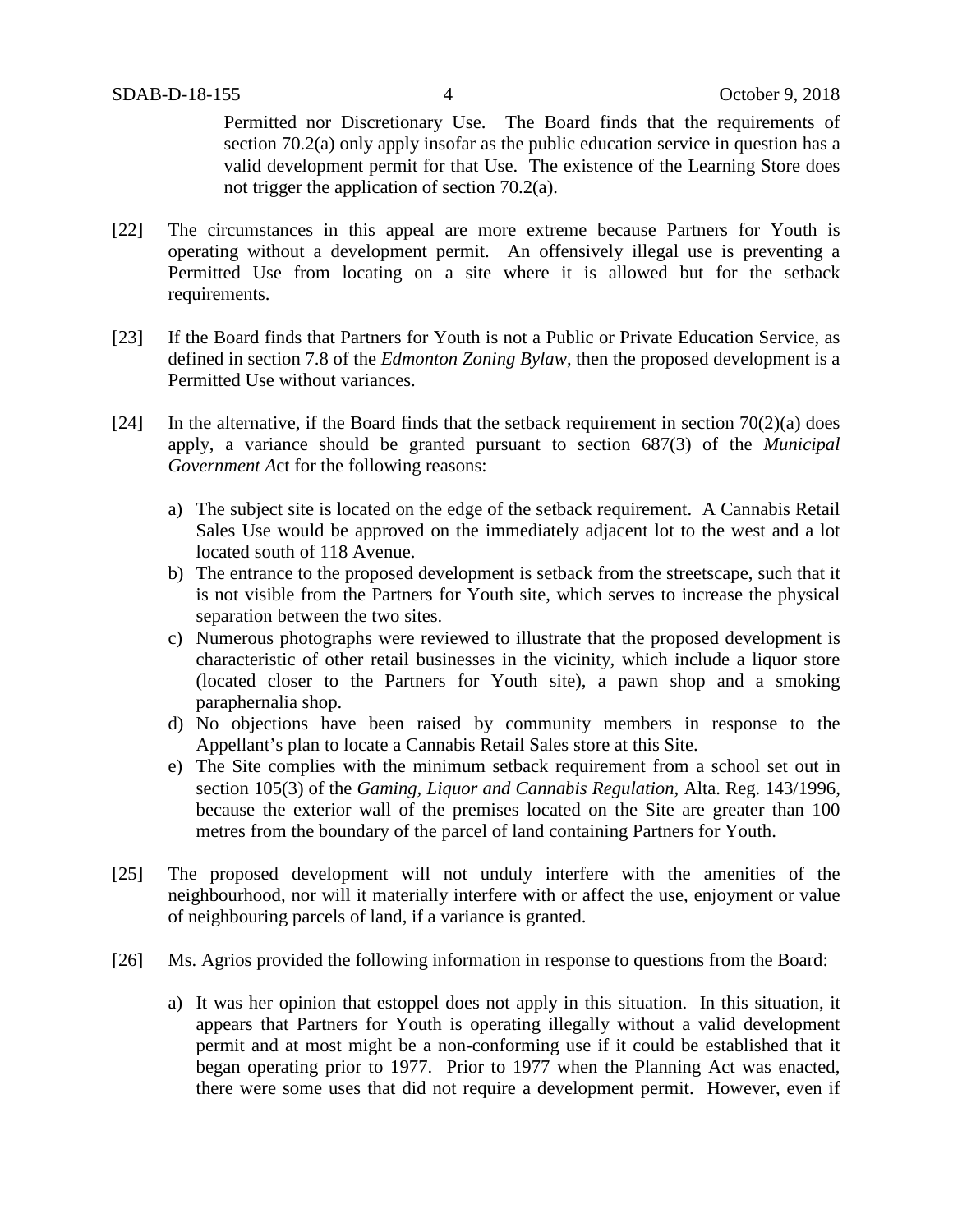the existing use is found to be non-conforming, it would still block the approval of a permitted use.

- b) The Court of Appeal in *Emeric Holdings Inc.* v. *Edmonton (City)*, 2009 ABCA 65, determined that the burden of proof is on the municipality to provide evidence that a development is operating in violation of regulatory rules.
- c) In this case, the Appellant did not have access to historical records and asked the Development Officer to conduct a search which was done and no record of the issuance of a development permit could be found.
- d) Partners for Youth is located in the centre of the strip mall, further east of the boundary of the setback buffer and the front door is setback from the front property line and the streetscape.
- e) The assumption has to be made that Partners for Youth has located in this neighbourhood in an attempt to reach a certain population of students who are at risk and are typically found in this type of area. The proposed Cannabis Retail Sales store is an adult use in an area with other adult type uses, including a liquor store and a pawn shop and will not create any additional negative impact on Partners for Youth.
- f) It is the responsibility of the Development Authority to provide evidence that this is a Public or Private Education Use because they have applied the minimum required setbacks pursuant to section 70(2)(a) of the *Edmonton Zoning Bylaw*.
- g) Section 1(1)(y) of the *School Act* defines a school as:

A structured learning environment through which an education program is offered to a student by (i) a board, (ii) an operator of a private school, (iii) an early childhood services program private operator, (iv) a parent giving a home education program, or (v) the Minister.

- h) This definition is much more structured than the definitions contained in the *Edmonton Zoning Bylaw* and according to the information provided on the Edmonton Catholic Schools website, Partners for Youth provides an unstructured learning environment.
- i) According to the website, Partners for Youth operates between 8:30 a.m. and 3:45 p.m. daily.
- j) The proposed development complies with all of the other development regulations.
- k) The Court of Appeal decision, *Love* v. *Flagstaff (County of) Subdivision and Development Appeal Board*, 2002 ABCA 292 that addressed the orderly, economical and beneficial development, use of land and patterns of human settlement pursuant to of Section 617 of the *Municipal Government Act* was acknowledged*.* It was her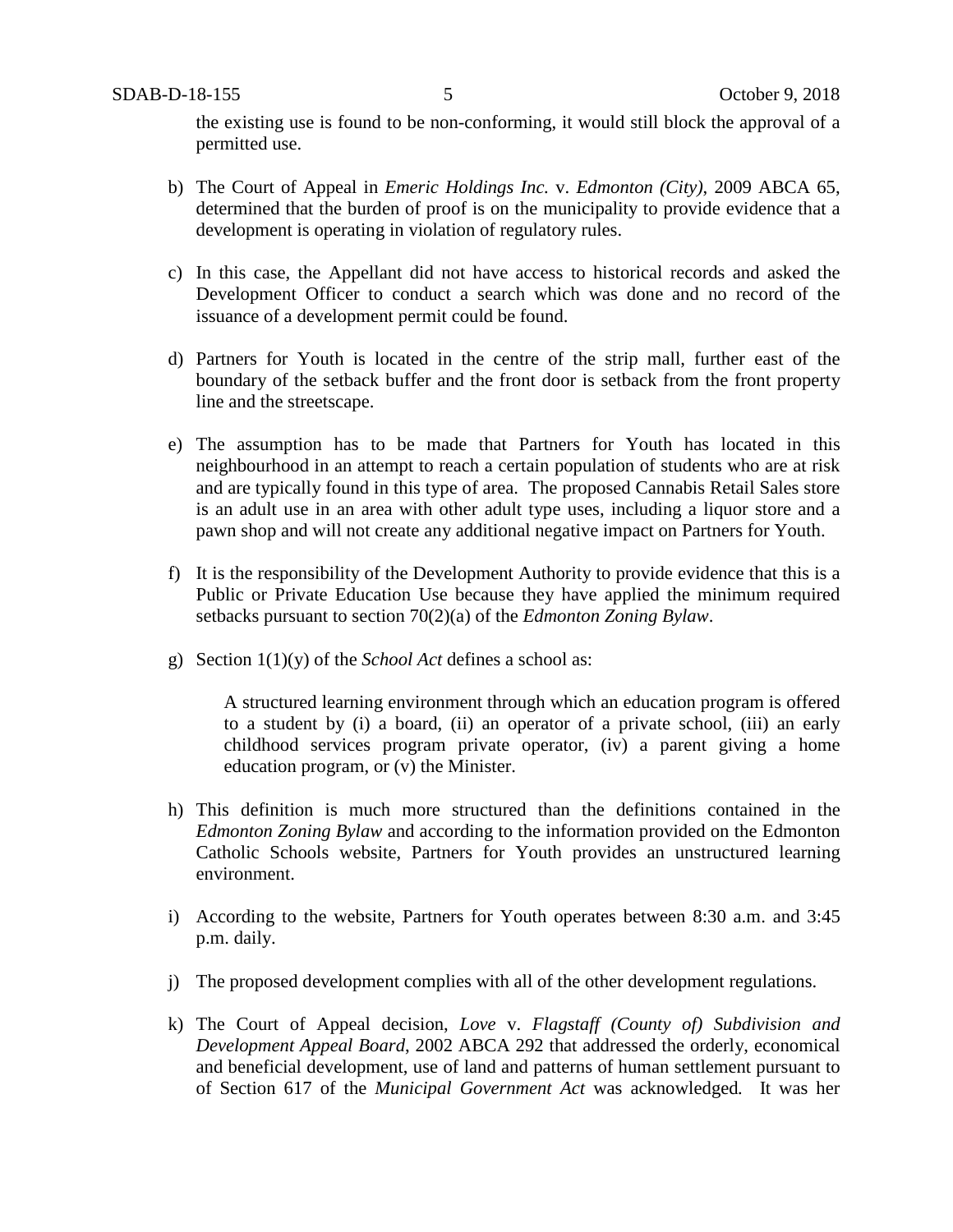opinion that in order to determine which development is first, the determining factor should be which development is first legally, which is established by the issuance of a valid development permit.

- l) If it could have been established that Partners for Youth had a valid development permit, a variance would be required pursuant to section 70(2)(a) of the *Edmonton Zoning Bylaw.*
- *ii) Position of the Development Officers, Mr. S. Chow and Mr. I. Welch:*
- [27] This site was plotted on the separation distance map for Cannabis Retail Sales based on information that was provided by the Edmonton Catholic School Board.
- [28] It was acknowledged that the historical records of the City are incomplete. It has been their practice when reviewing Business Licence applications and Building Permit applications to deem the sites to be legal non-conforming uses based on the information that is available.
- [29] Partners for Youth is considered a Public or Private Education Service and the separation distances pursuant to section 70(2)(a) apply.
- [30] No details could be provided regarding when Partners for Youth began operating from this location or if it was in operation prior to 1977.
- [31] Partners for Youth is overseen by the Edmonton Catholic School Board and receives some sort of public support.
- [32] It was their opinion that because Cannabis Retail Sales is very new and evidence from other jurisdictions cannot be considered because they operate under different regimes, variances should be granted with caution.
- [33] Discretion could have been considered based on the fact that the subject site is located on the perimeter of the separation distance buffer and because there are numerous physical barriers between it and the subject site but he could not guarantee that a variance would have been granted.
	- *iii) Rebuttal of the Appellant:*
- [34] Ms. Agrios confirmed that the recommended conditions of the Development Officer are acceptable to the Appellant.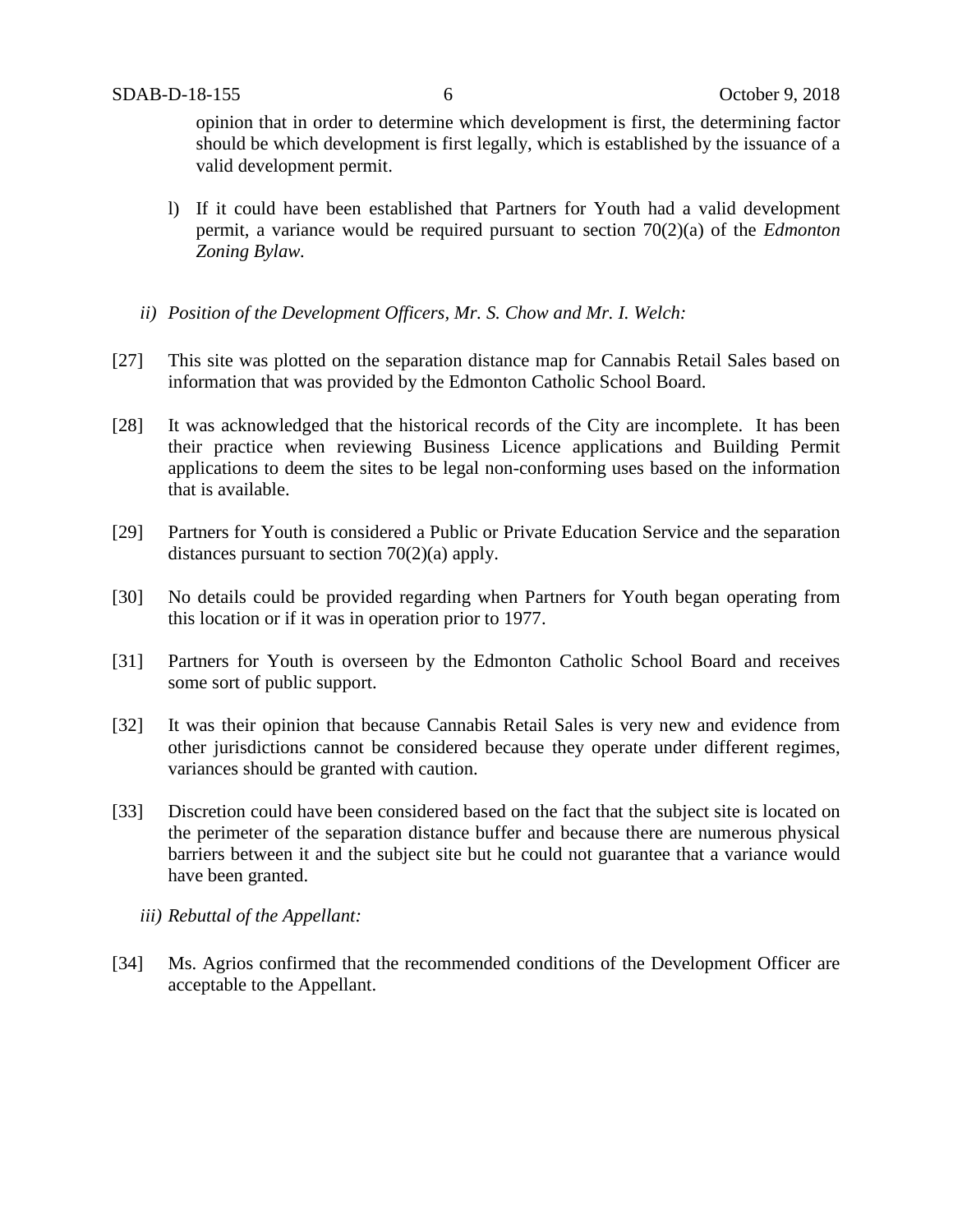### **Decision**

- [35] The appeal is **ALLOWED** and the decision of the Development Authority is **REVOKED**. The development is **GRANTED** as applied for to the development Authority, subject to the following **CONDITIONS**:
	- 1. The Cannabis Retail Sales shall not commence operations until such time as the nonmedical sale and distribution of Cannabis is authorized by federal and provincial law.
	- 2. The Cannabis Retail Sales must commence operations within nine (9) months of the date of issuance of this Development Permit.
	- 3. There shall be no parking, loading, storage, trash collection, outdoor service or display area permitted within the required 4.5 metres (14.76 feet) setback.
	- 4. All required parking and loading facilities shall only be used for the purpose of accommodating the vehicles of clients, customers, employees, members, residents or visitors in connection with the building or Use for which the parking and loading facilities are provided, and the parking and loading facilities shall not be used for driveways, access or egress, commercial repair work, display, sale or storage of goods of any kind. (Reference Section 54.1.1.c)

### ADVISEMENTS:

- a. This Development Permit is NOT a Business Licence. A separate application must be made for a Business Licence. Please contact the 311 Call Centre (780-442-5311) for further information.
- b. Signs require separate Development Applications.
- c. A building permit is required for any construction or change in Use of a building. For a building permit, and prior to the plans examination review, you require construction drawings and the payment of fees. Please contact the 311 Call Centre (780-442-5311) for further information.
- d. The City of Edmonton does not conduct independent environmental checks of land within the City. If you are concerned about the suitability of this property for any purpose, you should conduct your own tests and reviews. The City of Edmonton, in issuing this Development Permit, makes no representations and offers no warranties as to the suitability of the property for any purpose or as to the presence or absence of any environmental contaminants on the property.
- e. An approved Development Permit means that the proposed development has been reviewed against the provisions of this bylaw. It does not remove obligations to conform with other legislation, bylaws or land title instruments including, but not limited to, the *Municipal Government Act,* the *Safety Codes Act* or any caveats,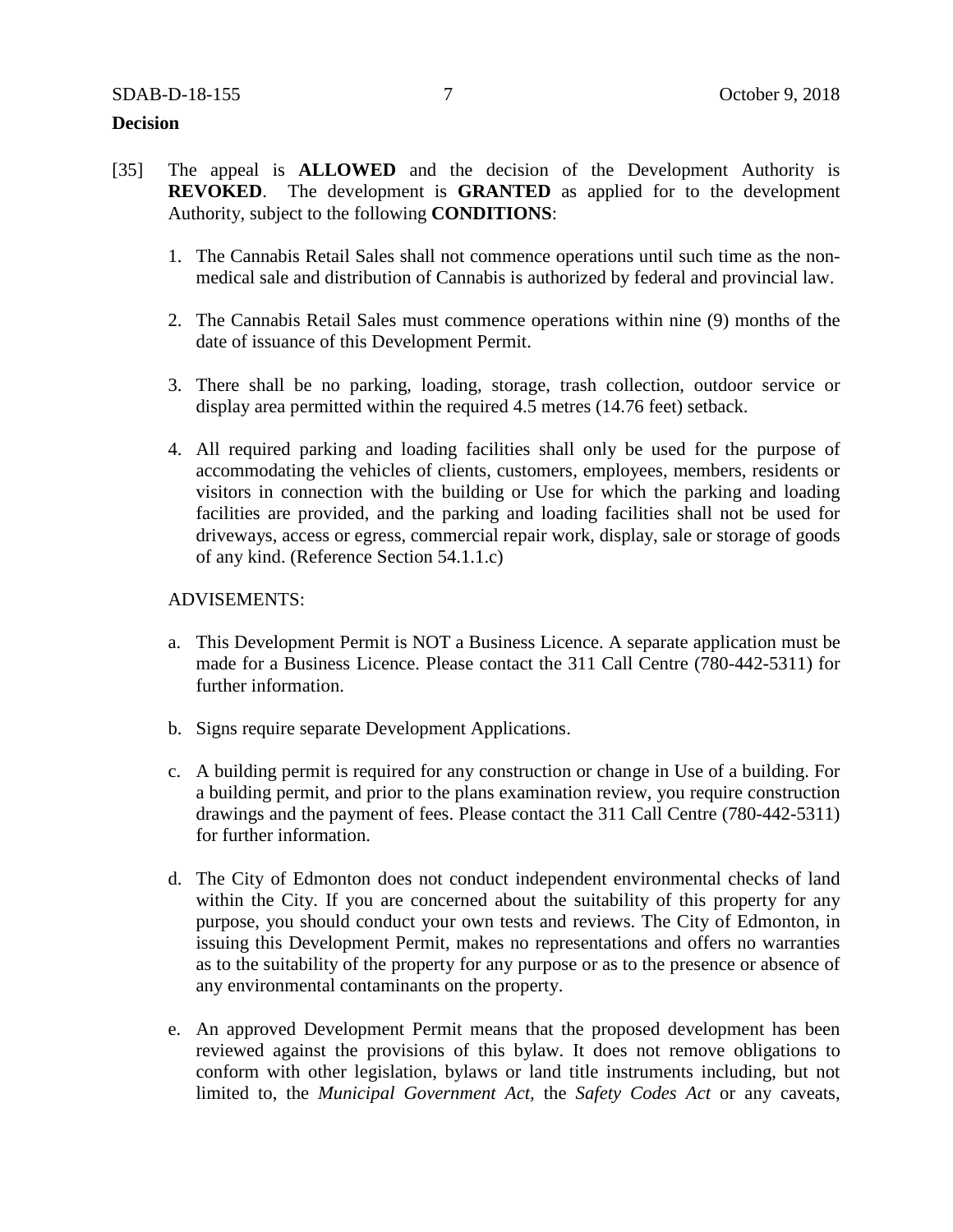restrictive covenants or easements that might be attached to the Site. (Reference Section 5.2).

f. Unless otherwise stated, all above references to section numbers refer to the authority under the *Edmonton Zoning Bylaw 12800* as amended.

### **Reasons for Decision**

- [36] Cannabis Retail Sales is a Permitted Use in the (CB1) Low Intensity Business Zone, pursuant to section 330.2(3) of the *Edmonton Zoning Bylaw (the Bylaw).*
- [37] The proposed Cannabis Retail Sales conforms with all of the development regulations contained in *the Bylaw* with the exception of section 70(2)(a).
- [38] Section 70(2)(a) of the *Bylaw* states that:

Any Site containing a Cannabis Retail Sales shall not be located less than 200 metres from any Site being used for a public library, or for public or private education at the time of the application for the Development Permit for the cannabis Retail Sales. For the purposes of this subsection only:

- a. The 200 metres separation distance shall be measured from the closest point of the subject Site boundary to the closest point of another Site boundary, and shall not be measured from Zone boundaries or form the edges of structures.
- [39] The Development Authority refused the development permit application because it was determined that the subject Site of the proposed Cannabis Retail Sales is located 173 metres from a Site being used for public or private education.
- [40] The Site being used for public or private education is the "Partners for Youth". Partners for Youth is an outreach program operated by Edmonton Catholic Schools. Partners for Youth offers academic and non-academic high school courses at the Grade 10, 11, and 12 levels in a less formal, less structured environment than traditional schools.
- [41] Section 7.8(11) of the *Bylaw* defines Public Education Services as:

Development which is publicly supported or subsidized involving public assembly for educational, training or instruction purposes, and includes the administration offices required for the provision of such services on the same Site. This Use includes public and separate schools, community colleges, universities, and technical and vocational schools, and their administrative offices. This Use does not include Private Education Services and Commercial Schools.

[42] The Development Authority confirmed the evidence provided by the Appellant that a record search for this property was completed. No evidence could be found that a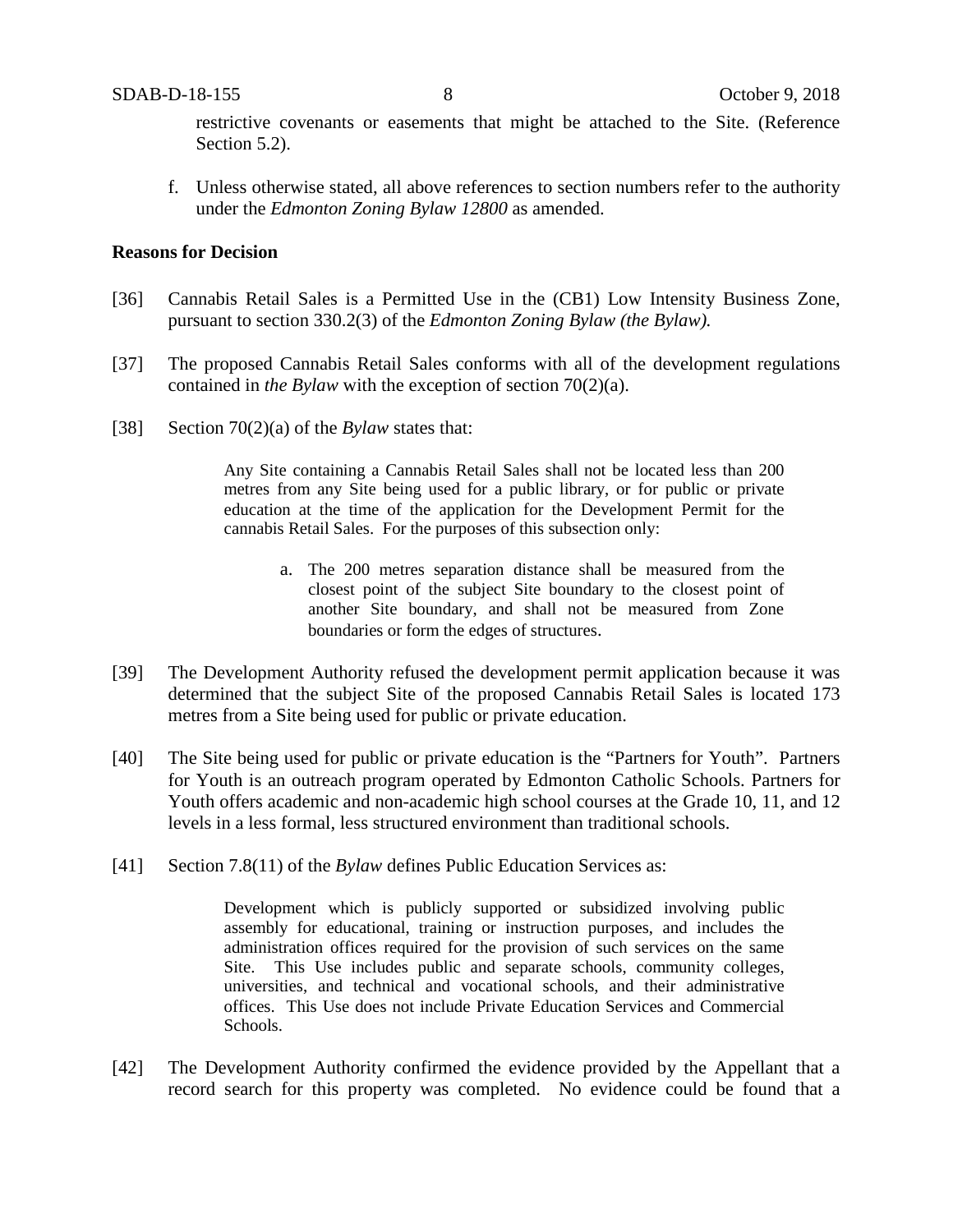SDAB-D-18-155 9 October 9, 2018

development permit for Partners for Youth was ever issued to the Edmonton Catholic School Board.

- [43] Furthermore, Partners for Youth cannot have a development permit for either Public Education Services or Private Education Services because neither is a Permitted nor Discretionary use in the (CB2) General Business Zone. It would be impossible for the Edmonton Catholic School Board to obtain a development permit for Partners for Youth if a development permit application was made today.
- [44] Given that the Development Authority has permitted Partners for Youth to operate in the (CB2) General Business Zone without a valid development permit, it is unfair to ask the Board to refuse a development permit application for a Permitted Use that complies with all of the development regulations pursuant to the *Bylaw* on the basis that it does not comply with the minimum required separation distance from a public or private education use. The separation distance requirement set out in section 70(2) should only apply insofar as the public education use is located in a Zone which permits that use and for a use that has a development permit for Public Education Services and Private Education Services.
- [45] This is essential to ensure certainty and predictability in the interpretation of section 70(2) of *the Bylaw*, pursuant to the Court of Appeal decision *Love v. Flagstaff (County of) Subdivision and Development Appeal Board*, 2002 ABCA 292. Paragraphs [23] through [30] determined that planning legislation should be interpreted in a manner that supports the values of certainty and predictability. Paragraph [27] states:

Without certainty, the economical development of land would be an unachievable objective. Who would invest in land with no clear indication as to the use to which it could be put? Hence the importance of land uses bylaws which clearly define the specific uses for property and any limits on them.

- [46] Therefore, interpreting the regulations contained in section 70(2) in a way that would allow a Use which is not Permitted nor Discretionary and does not otherwise have a valid development permit, to exclude the existence of a Permitted Use that complies with all of the other development regulations contained in the Bylaw would be contrary to the direction provided to the Board pursuant to *Love v. Flagstaff (County of) Subdivision and Development Appeal Board*, 2002 ABCA 292.
- [47] Therefore, the Board finds that section 70(2)(a) does not apply to the proposed development that is a Permitted Use in the CB1 Zone and complies with all of the other development regulations, pursuant to the *Bylaw*.
- [48] Section 642(1) of the *Municipal Government Act* states:

When a person applies for a development permit in respect of a development provided for by a land use bylaw pursuant to section  $640(2)(b)(i)$ , the development authority must, if the application otherwise conforms to the land use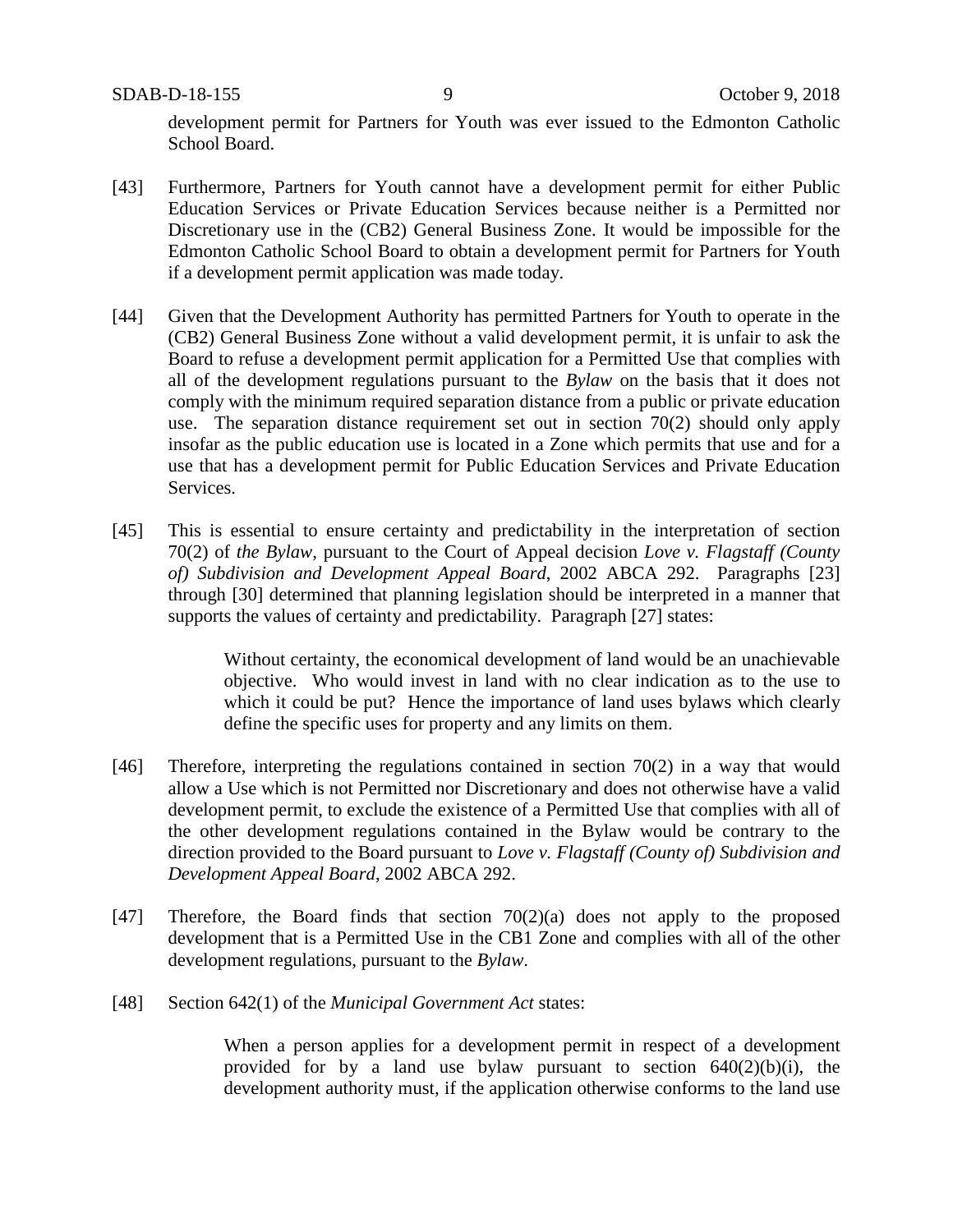bylaw and is complete in accordance with section 683.1, issue a development permit with or without conditions as provided for in the land use bylaw.

- [49] However, in the alternative, if the Board is wrong and the 200-metre separation distance does apply to the proposed development, the Board would, grant the required variance for the following reasons:
	- a) The variance required is 27 metres when measured from the closest point of the subject Site boundary to the closest point of another Site boundary.
	- b) The entrance to the proposed Cannabis Retail Sales is setback from the streetscape and is not visible from Partners for Youth which increases the physical separation between the two sites.
	- c) The proposed Cannabis Retail Sales is characteristic of other adult-only retail businesses located along 118 Avenue, including a liquor store, a pawn shop and a smoking paraphernalia store.
	- d) No objections were raised by community members in response to the proposed Cannabis Retail Sales at this location.
- [50] For all of these reasons, the Board finds that under this alternative analysis, the proposed development would not unduly interfere with the amenities of the neighbourhood nor materially interfere with or affect the use, enjoyment or value of neighbouring parcels of land if a variance were granted under section 70(2)(a) of the *Bylaw*.
- [51] Therefore the appeal is allowed and the development is granted.

Mr. I. Wachowicz, Chairman Subdivision and Development Appeal Board

Board members in attendance: Mr. R. Handa, Mr. R. Hobson, Mr. J. Kindrake, Mr. C. Buyze

c.c. City of Edmonton, Development & Zoning Services, Attn: Mr. S. Chow/Mr. H. Luke City of Edmonton, Law Branch, Attn: Mr. M. Gunther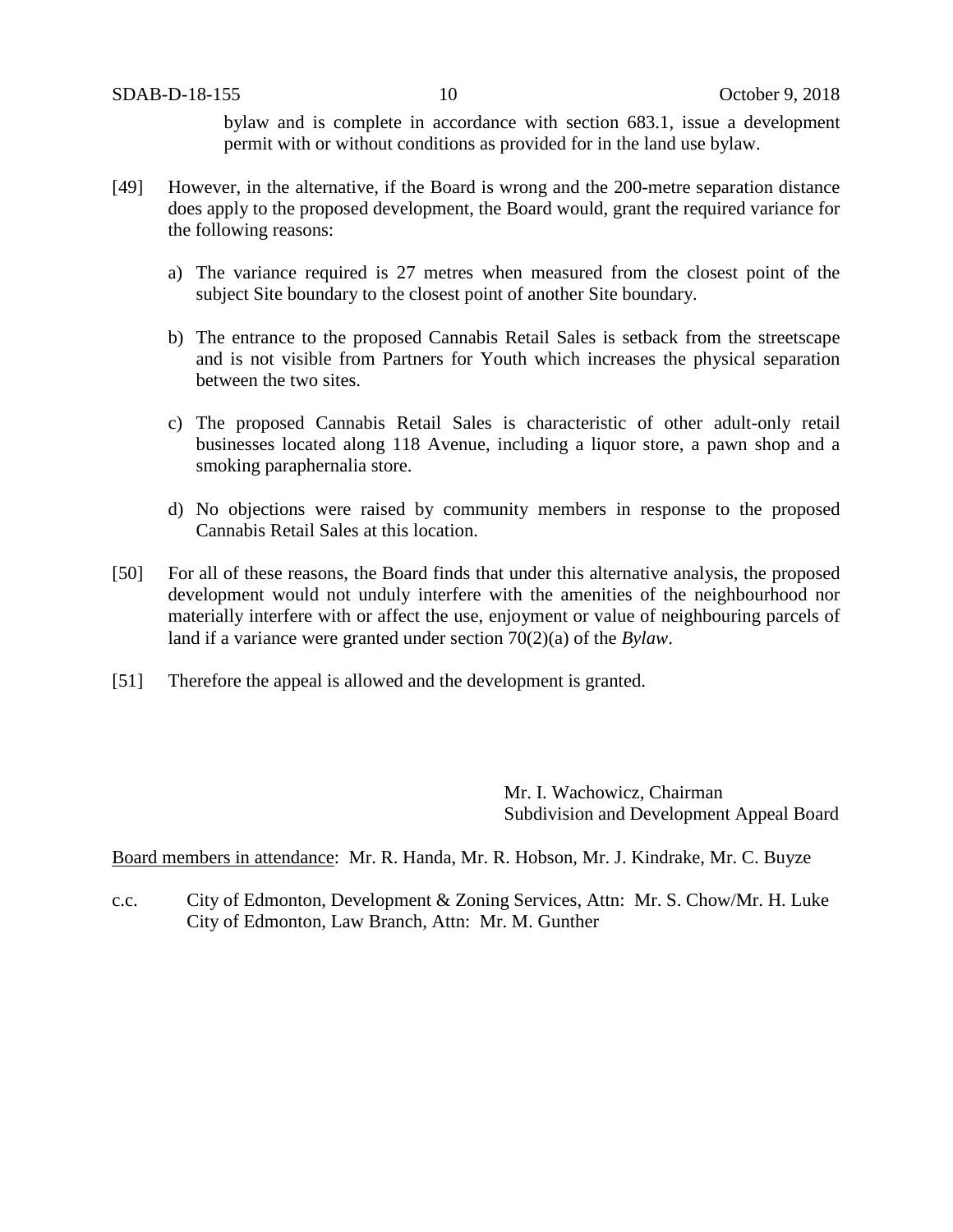### **Important Information for the Applicant/Appellant**

- 1. This is not a Building Permit. A Building Permit must be obtained separately from the Sustainable Development Department, located on the 2nd Floor, Edmonton Tower, 10111 – 104 Avenue NW, Edmonton, AB T5J 0J4.
- 2. Obtaining a Development Permit does not relieve you from complying with:
	- a) the requirements of the *Edmonton Zoning Bylaw*, insofar as those requirements have not been relaxed or varied by a decision of the Subdivision and Development Appeal Board,
	- b) the requirements of the *Alberta Safety Codes Act*,
	- c) the *Alberta Regulation 204/207 – Safety Codes Act – Permit Regulation*,
	- d) the requirements of any other appropriate federal, provincial or municipal legislation,
	- e) the conditions of any caveat, covenant, easement or other instrument affecting a building or land.
- 3. When an application for a Development Permit has been approved by the Subdivision and Development Appeal Board, it shall not be valid unless and until any conditions of approval, save those of a continuing nature, have been fulfilled.
- 4. A Development Permit will expire in accordance to the provisions of Section 22 of the *Edmonton Zoning Bylaw, Bylaw 12800*, as amended.
- 5. This decision may be appealed to the Alberta Court of Appeal on a question of law or jurisdiction under Section 688 of the *Municipal Government Act*, RSA 2000, c M-26. If the Subdivision and Development Appeal Board is served with notice of an application for leave to appeal its decision, such notice shall operate to suspend the Development Permit.
- 6. When a decision on a Development Permit application has been rendered by the Subdivision and Development Appeal Board, the enforcement of that decision is carried out by the Sustainable Development Department, located on the 2nd Floor, Edmonton Tower, 10111 – 104 Avenue NW, Edmonton, AB T5J 0J4.

*NOTE: The City of Edmonton does not conduct independent environmental checks of land within the City. If you are concerned about the stability of this property for any purpose, you should conduct your own tests and reviews. The City of Edmonton, when issuing a development permit, makes no representations and offers no warranties as to the suitability of the property for any purpose or as to the presence or absence of any environmental contaminants on the property.*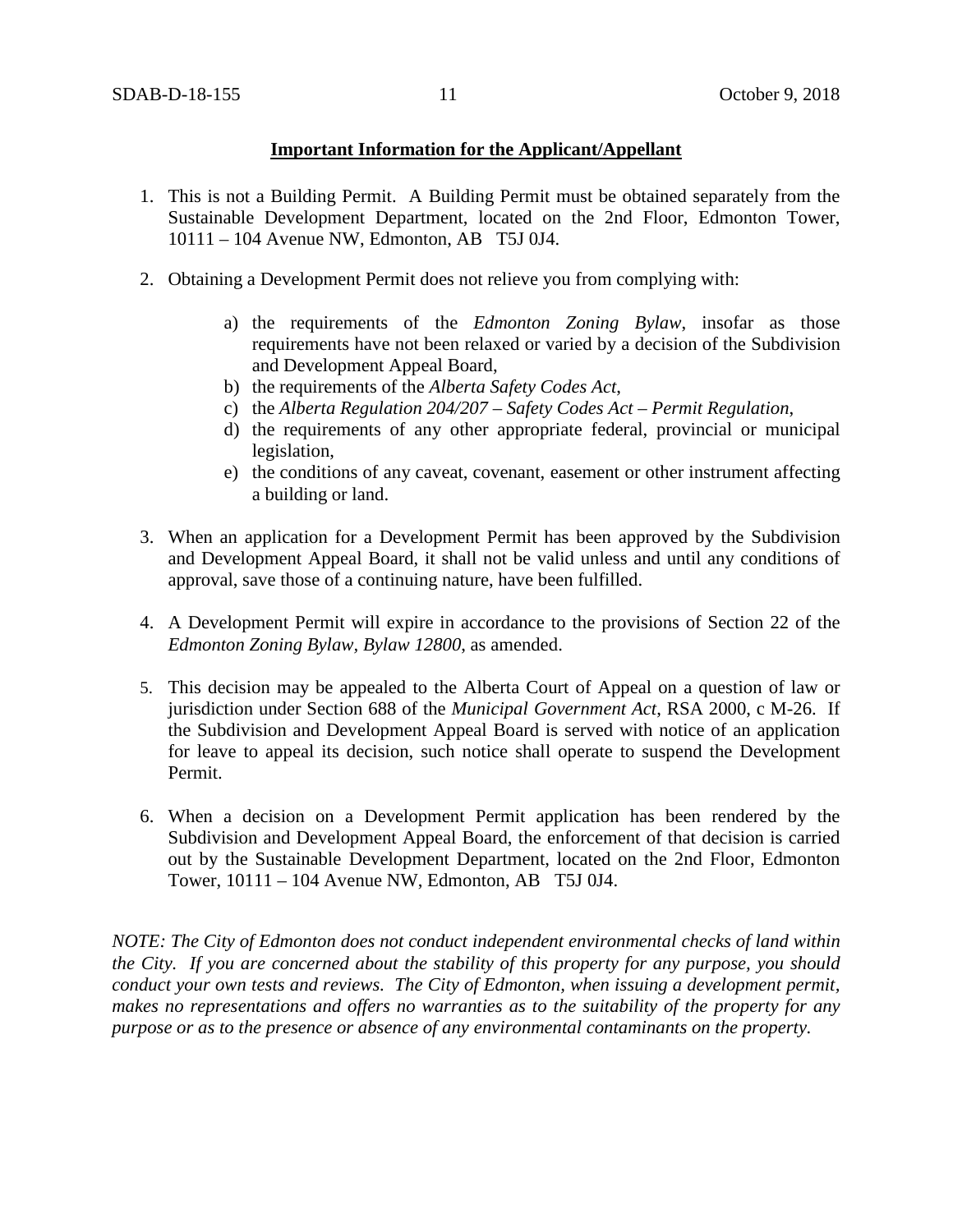

Date: October 9, 2018 Project Number: 275811102-003 File Number: SDAB-D-18-156

# **Notice of Decision**

[1] On September 26, 2018, the Subdivision and Development Appeal Board (the "Board") heard an appeal that was filed on August 29, 2018. The appeal concerned the decision of the Development Authority, issued on August 21, 2018 to approve the following development:

To convert a Single Detached House to a six-sleeping unit Lodging House

- [2] The subject property is on Plan 4884TR Blk 14 Lot 7, located at 10509 32A Avenue NW, within the RF1 Single Detached Residential Zone.
- [3] The following documents were received prior to the hearing and form part of the record:
	- Copy of the Development Permit application with attachments, proposed plans, and the approved Development Permit;
	- The Development Officer's written submissions;
	- The Respondent's written submissions; and
	- Online responses and e-mails in opposition.
- [4] The following exhibits were presented during the hearing and form part of the record:
	- Exhibit A Supplement to petition Map of residents opposed
	- Exhibit B Crime Statistics from Community Newsletter

## **Preliminary Matters**

- [5] At the outset of the appeal hearing, the Chairman confirmed with the parties in attendance that there was no opposition to the composition of the panel.
- [6] The Chairman outlined how the hearing would be conducted, including the order of appearance of parties, and no opposition was noted.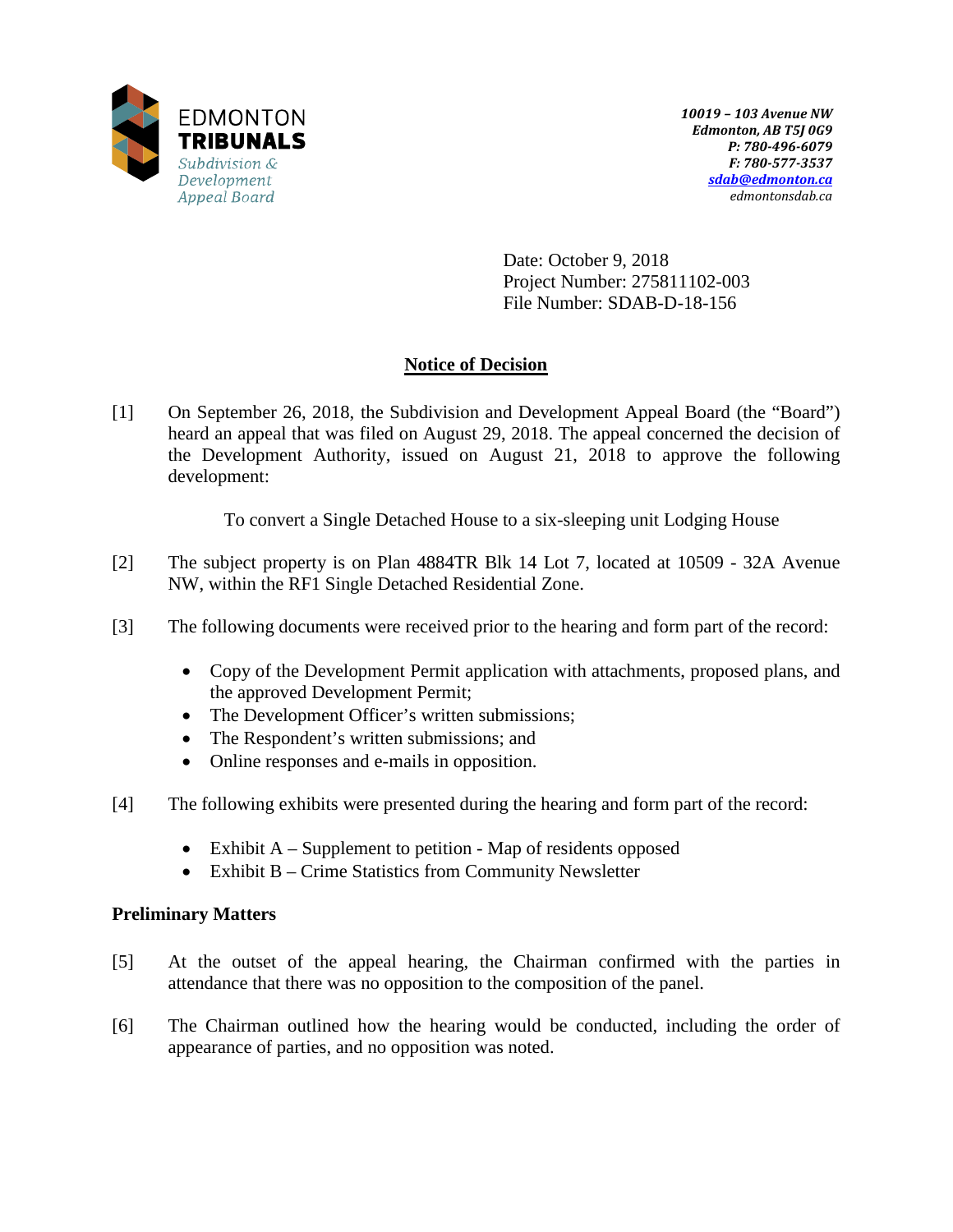[7] The appeal was filed on time, in accordance with Section 686 of the *Municipal Government Act*, RSA 2000, c M-26 (the "*Municipal Government Act*").

### **Summary of Hearing**

- *i) Position of the Appellant, J. Protsack*
- [8] Mr. Protsack has lived in the community for many years. He is concerned with the introduction of a Lodging House into what are mostly single family units. This results in concerns regarding safety, traffic and property values.
- [9] The proposed Lodging House would be more suitably located in the RF3 Small Scale Infill Development Zone. Section 140.4(25)(b) of the RF3 regulations require 200 square metres per occupant; therefore, 1200 square metres would be required for 6 occupants. The subject house is only 509 square metres which is well under the requirements.
- [10] A Lodging House raises flags for future buyers. If a buyer were to look at two identical properties, one next to a Lodging House and one next to a single family home, most purchasers would walk away from the property next to a Lodging House. The scope of purchasers would be limited to those looking for a revenue based property. A Lodging House would likely have a negative effect on neighbouring property values.
- [11] Renters of a Lodging House tend to stay for a shorter period of time which detracts from the peace of mind of the neighbours as they are always wondering who is living there.
- [12] The Appellant provided the following responses to questions from the Board:
	- a) He does not agree with the Development Officer that a single family house with a basement suite has the same impact as a Lodging House with six tenants. Lodging houses tend to have shorter term residents who are non-related as opposed to families.
	- b) He is concerned regarding increased traffic and a lack of parking for six individuals.
	- c) He does not believe this is an appropriate place for this type of business venture and believes it would have a detrimental effect on the surrounding single family dwellings.
	- *ii) Position of Affected Property Owners in Support of the Appellant*
- [13] Mr. Roczkowski and Ms. Couch live within a 60 metre radius and are therefore affected parties.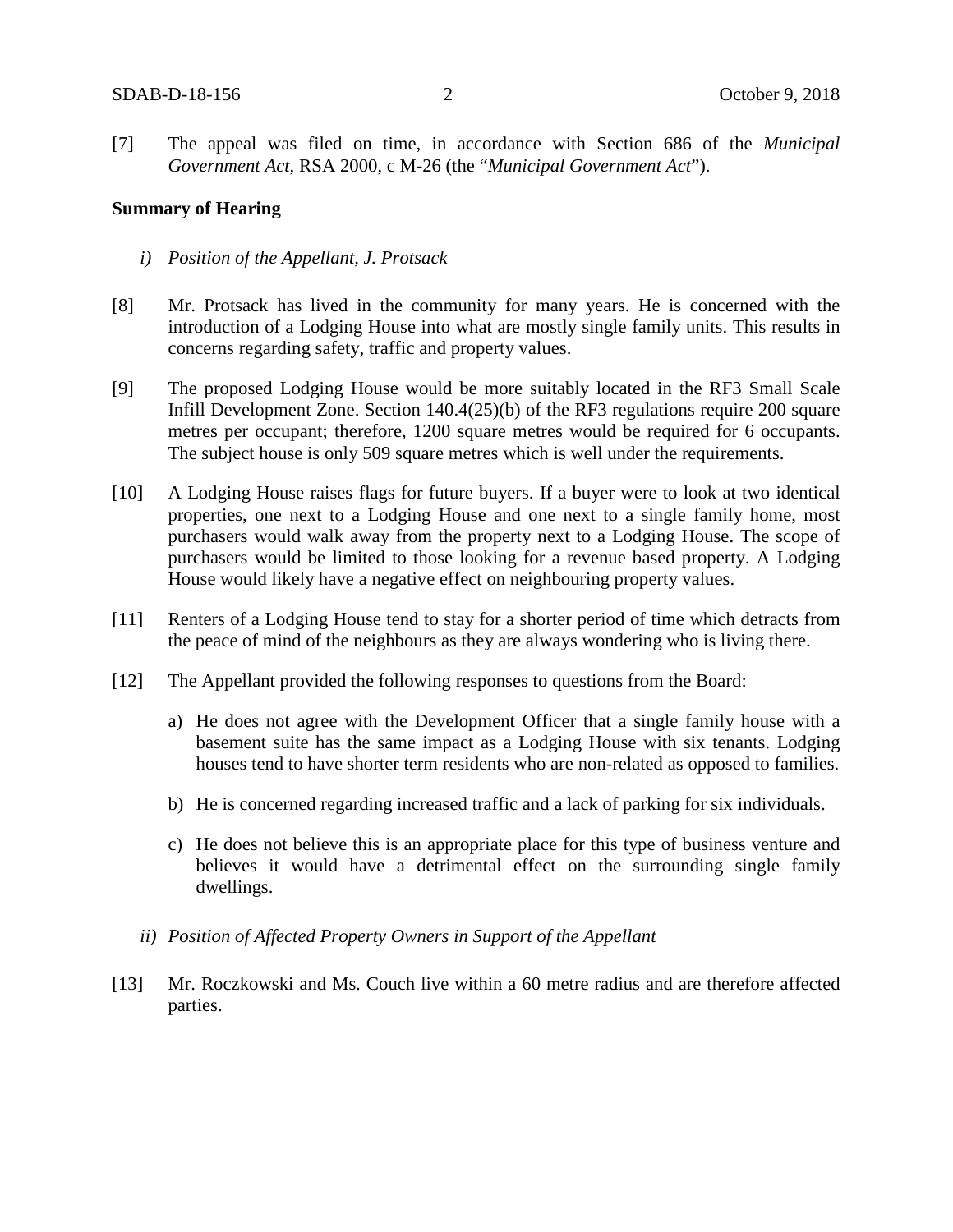T. Roczkowski

- [14] A map depicting the residents opposed to the proposed development was submitted (Exhibit A) and Mr. Roczkowski hopes the voice of the community will have a bearing on the final ruling. Signatures from these residents were previously submitted.
- [15] The Respondent has stated that tenants will be university students or young professionals; however, university is not in session from April to September and it may be hard to sell young professionals on the idea of congregate living. Who will move in if the Respondent is unable to get students or young professionals as tenants?
- [16] He disagrees with the Development Officer's statement that the residents of the proposed development are similar to a single detached house with a secondary suite. A house with a secondary suite would most likely have two families as opposed to six unrelated tenants.
- [17] In order to provide the required three parking spots, the fence at the rear of the subject property will have to be removed. The existing concrete pad is not accessible since it is inside the fence. This would create a situation which is not compatible with the rest of the neighbourhood as everyone else has rear fences with driveway access to their garage.
- [18] The property is currently in disarray and will likely continue to be an eyesore.
- [19] All other properties within the 60 metre notification area are single detached housing. He has been told there is one other Lodging House approved in the neighbourhood but he does not know where. There is a playground and a school located to the west across 106 Street.
- [20] He is aware of another Lodging House in the neighbouring community and one of the tenants who lived there told him he was afraid for his safety living there.

J. Crouch

- [21] Ms. Crouch submitted a page from a recent community newsletter showing an increase in crime during the last 6 months. Steinhauer reported 24 crimes and the immediately adjacent neighbourhood of Ermineskin report 84 crimes. She believes the higher crime rate in Ermineskin can be attributed to a more transient population that resides there.
- [22] A single family home with a basement suite would not bring in the same transient type of population as the proposed development.
- [23] She currently feels safe because she knows her neighbours. This would not be the case with constantly changing tenants at a Lodging House.
- [24] She has spent a lot time and energy making her home beautiful both inside and out. The immediately surrounding home owners have done the same and pride of ownership is evident in the neighbourhood. The Lodging House is an exception and the submitted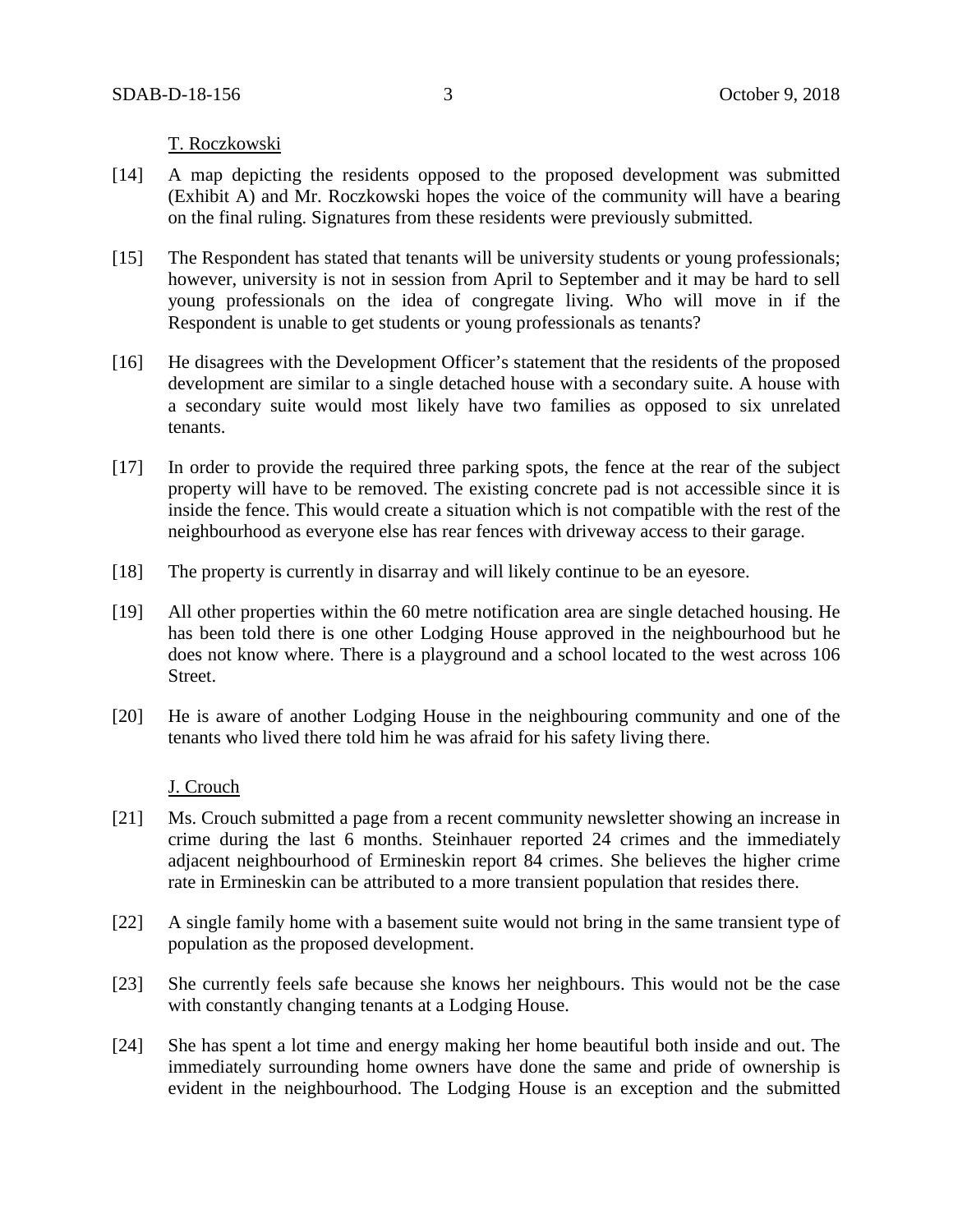photos show that the front of the property is an eyesore and show garbage strewn about at the rear of the property.

- [25] Parking is a concern due to the narrowness and disrepair of the alley and due to a speed bump that a person would have to drive over to access the rear parking pad at the subject site. Snow will make maneuvering in and out even more difficult.
- [26] The community should have been consulted and advised that someone wanted to operate a Lodging House.

N. Steed

- [27] Mr. Steed is within the 60 metre notification area and is therefore an affected party.
- [28] The immediate neighbourhood consists of single family homes; as you move further out there are other types of developments such as row housing, condos and businesses. A Lodging House is a totally different type of development.
- [29] He briefly highlighted the main points of his previous written submission:
	- a) The Development Officer failed to take into account that 32A Avenue is one of two major entrances into the entire neighbourhood and is used by approximately 170 households. Only residents within a 60 metre radius were notified of the proposed development – not everyone impacted has been given the opportunity to provide their opinion.
	- b) The Development Officer also failed to take into account that the proposed development is located directly across from a 32 box Canada Post neighbourhood mail box. Increased parking and traffic arising from the proposed development will negatively impact access to these mail boxes.
	- c) He objects to the development of a business which is basically a 6 person motel involving lodgers who are short term residents. This has an obvious impact on neighbouring property values. Common sense dictates that all other factors being equal between two residential properties, a purchaser will choose the one that is not next to or directly across from a 6 person Lodging House.
- [30] Mr. Steed is aware of a home for people with developmental disabilities a short distance outside of the 60 metre notification area but it is not a Lodging House. The Chair referred to information included in the Development Officer's report which indicates that six Congregate Living Facilities are permitted in Steinhauer and only one currently exists. The proposed development would be the second facility if it is approved.
- [31] There is a propensity for people in these types of living facilities (shared bathrooms and kitchen facilities) to stay for a shorter period of time. They are less likely to be committed to the neighbourhood which leads to a greater possibility for crime.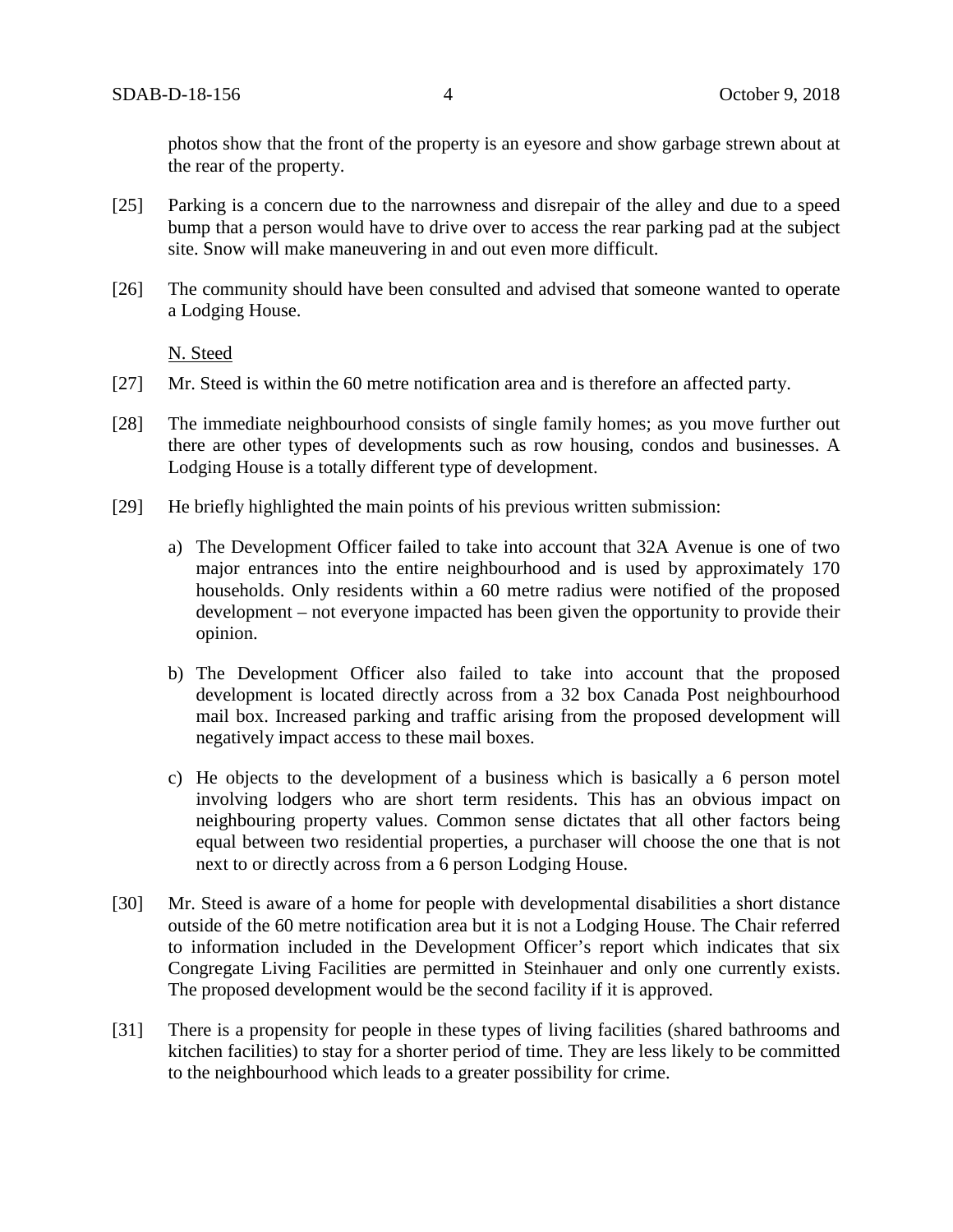### J. Prowse

- [32] Ms. Prowse is within the 60 metre notification area and is therefore an affected party. She has lived in this neighbourhood for forty years and the proposed development caught her by surprise.
- [33] Parking is a concern for her. There are already four vehicles at the subject site and only three renters. 32A Avenue is a major road and vehicles parked on the street in the winter will make it difficult for snow plows to get around them.
- [34] There is a dead birch tree in the front yard and lots of mess in the back garbage area. She also questions who will clear snow from the front sidewalk. These issues can cause neighbouring properties to be devalued.
	- *iii) Position of the Development Officer, K. Yeung*
- [35] The Development Authority did not attend the hearing and the Board relied on Mr. Yeung's written decision.
	- *iv) Position of the Respondent, G. Dai*
- [36] Mr. Dai was accompanied by N. Zhang.
- [37] He referred the Board to his written submission in which he addressed the concerns of the Appellant.
- [38] He purchased the subject property approximately one year ago and his tenants are students and young professionals. He requires a minimum commitment of four months. No smoking, drinking or parties are permitted and quiet time is from 10:30 p.m. until 7:00 am.
- [39] He will hire a company to replace the back fence. He plans to have gates installed in the new fence to allow access to the parking pad and loading zone. He intends to hard surface the loading zone.
- [40] He did notice that the garbage was torn apart on one occasion as a result of birds getting into it. He now leaves the garbage inside the yard and only puts it into the alley the night before garbage pick-up.
- [41] Mr. Dai provided the following responses to questions from the Board:
	- a) The house is configured as follows: four bedrooms on the main floor, two bedrooms in the basement, three full bathrooms and one shared kitchen facility.
	- b) He has had tenants in place since September of 2017 but has been operating without a permit.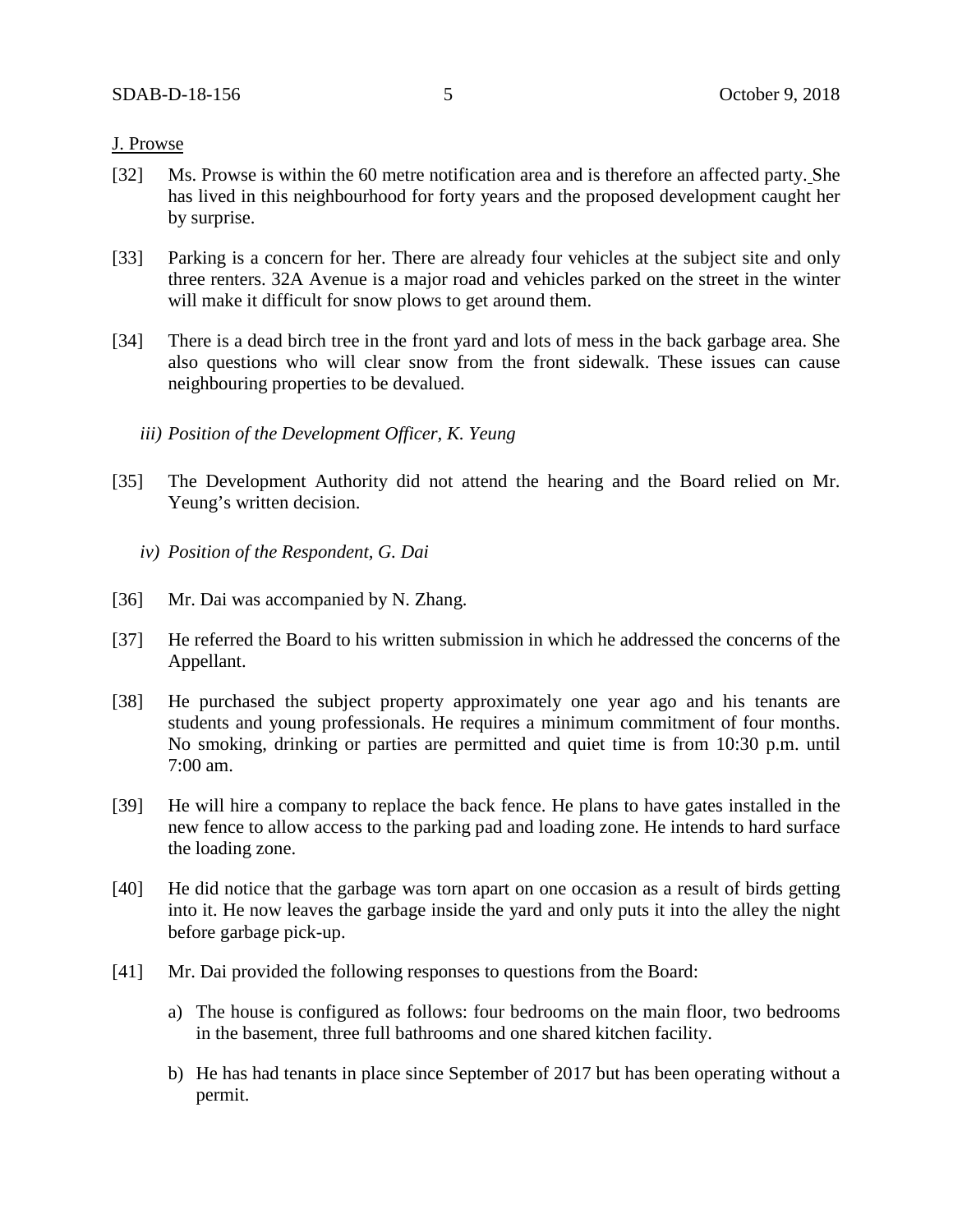- c) From September to December of 2017, there were six renters plus a seventh for a short period of time as he was not aware that the limit was six. Most of the renters were there the full four months although one lost his job and moved out earlier. These tenants attended NAIT, MacEwan or were working. There were four vehicles present during this time period with two being parked in the garage, one on the driveway and one on the street.
- d) From January to April, 2018, there were six tenants. One of these attended school and the other five were working. One of them was employed as an electrician.
- e) There are currently six tenants in the house and they own three vehicles. Mr. Dai is temporarily storing a fourth vehicle at this location for a friend who is out of the country. This fourth vehicle will be removed sometime next month when his friend returns. Going forward only three vehicles will be permitted.
- f) The Respondent works from home and checks on the property almost daily as he only lives a 10 minute drive away. His work and living situation also allows him time to properly care for the property.
- g) Safety for neighbours will not be an issue as the premises will be properly managed. He plans to have a good screening process in effect and will make sure tenants have a good background.
- *iv) Rebuttal of the Appellant*
- [42] While the Respondent commented that smoking or drugs are not permitted, he questions how this and other rules will be enforced. He personally has seen a resident of the home smoking on the back patio.
- [43] He has heard that the majority of the tenants are workers, not students. If they are highly professional, he does not believe they would be living in a Lodging House.
- [44] He disagrees that the Respondent regularly cleans up the garbage; there is garbage out there today. He has also had to go over and request the Respondent to cut the weeds and grass in the back area.
- [45] He has seen a Ford 250 parked at the site for approximately two months and there is also a minivan from Quebec.
- [46] He is concerned that the Respondent has been operating without a permit for such a long time.

### **Decision**

[47] The appeal is DENIED and the decision of the Development Authority is CONFIRMED. The development is GRANTED as approved by the Development Authority.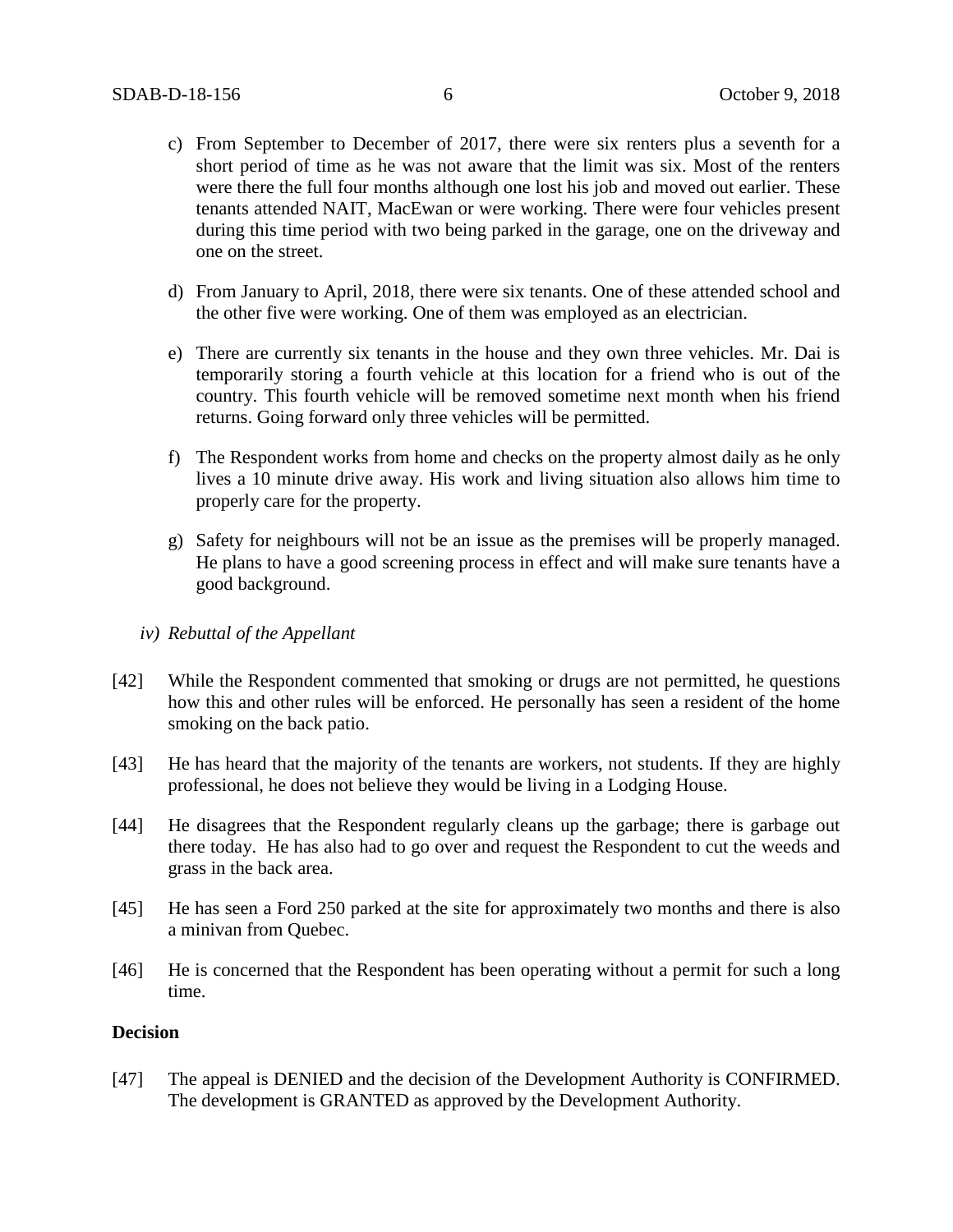### **Reasons for Decision**

- [48] The proposed development is to convert a Single Detached House to a 6-sleeping unit Lodging House. Lodging Houses is a Discretionary Use in RF1 Single Detached Residential Zone.
- [49] The proposed development conforms to all development regulations in the *Edmonton Zoning Bylaw.* Therefore, the only issue before the Board is whether or not this Discretionary Use should be allowed being determined by whether or not the proposed use is compatible with the existing surrounding uses.
- [50] The Board heard substantial evidence from the Appellant as well as several owners of nearby neighbouring lands who all oppose the proposed Lodging House. However, the Board could find no valid planning reasons to allow the appeal.
- [51] The development regulations surrounding Lodging Houses are relatively extensive. They include a limitation on a proliferation of Lodging Houses by limiting Congregate Living developments to three per every 1,000 residents of a particular neighbourhood. In this neighbourhood of just over 2,000 residents, there is only one existing Congregate Living development, meaning that this will only be the second.
- [52] The neighbourhood is a typical Single Detached Residential Zone (RF1) that contains nothing unique about it that would be particularly incompatible with a residential house being used to house 6 unrelated persons.
- [53] The Board notes that the exterior of the house is not being altered and the streetscape remains identical to surrounding RF1 Single Detached Housing.
- [54] The proposed development satisfies all parking requirements.
- [55] For these reasons the Board finds that the proposed development is not incompatible with the surrounding RF1 neighbourhood and therefore the appeal is denied.

Mr. I. Wachowicz, Chairman Subdivision and Development Appeal Board

Board members in attendance: Mr. R. Handa, Mr. R. Hobson, Mr. J. Kindrake, Mr. C. Buyze